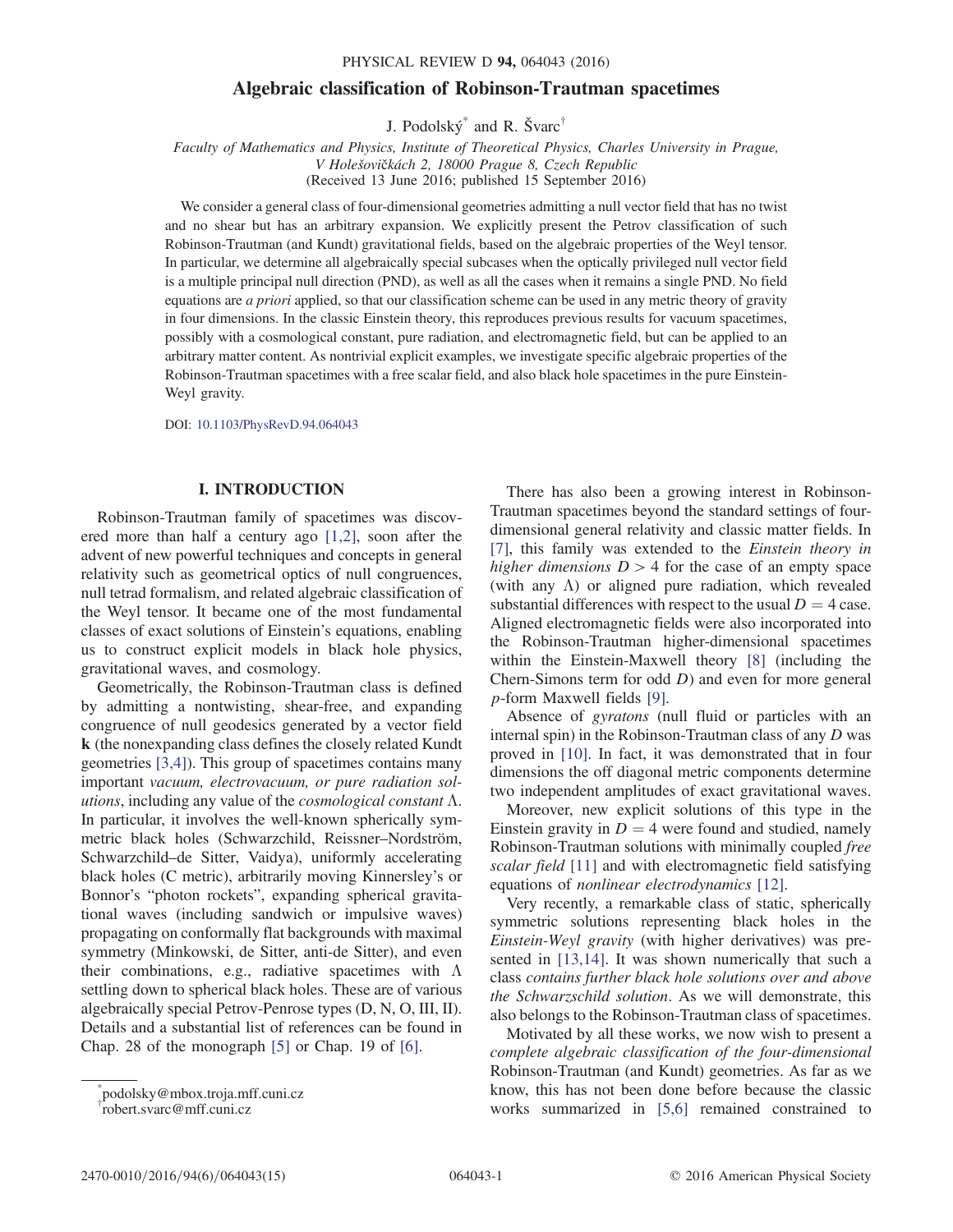(electro)vacuum or pure radiation solutions of Einstein's equations which are algebraically special due to the celebrated Goldberg-Sachs theorem [\[15\]](#page-14-11) and its generalizations, see section 7.6 of [\[5\].](#page-14-2)

To this end, we will employ explicit components of the curvature tensors for the general class of nontwisting, shear-free geometries in any dimension  $D \geq 4$  which we calculated in our previous work. This enabled us to determine possible algebraic types and subtypes of such spacetimes in higher dimensions, based on the multiplicity of the Weyl aligned null directions—following the classification method [\[16,17\]](#page-14-12) summarized in [\[18\].](#page-14-13) The particular case of nonexpanding Kundt geometries was investigated in [\[19,20\]](#page-14-14) while the inclusion of expanding Robinson-Trautman geometries was achieved in [\[21\],](#page-14-15) with the discussion of vacuum solutions of Einstein's equations.

In this work, we will solely concentrate on the most important  $D = 4$  case which exhibits highly specific properties. Above all, the corresponding transverse Riemannian space is two-dimensional, i.e., conformally flat which considerably simplifies the possible structure of algebraic subtypes. Also, here we will use a different and more convenient choice of the null frame in real coordinates and the corresponding ten independent real Weyl scalars of five distinct boost weights. This we will combine with standard Newman-Penrose formalism employing a complex null tetrad.

Let us also emphasize that in our analysis we will not initially assume any gravitational field equations, so that the "purely geometrical" results can be applied in any metric theory of gravity (not just in Einstein's general relativity), and in the presence of any matter field.

First, in Sec. [II,](#page-1-0) we present the general metric form of a nontwisting, shear-free spacetime, and we introduce the Robinson-Trautman geometries. In Sec. [III,](#page-1-1) we define the null tetrad and the corresponding Weyl scalars, both in real and complex formalisms. Explicit form of these scalars, crucial for the algebraic classification, is given in Sec. [IV.](#page-2-0) General method of determining algebraic types of fourdimensional spacetimes and the corresponding principal null directions (PNDs) are recalled in Sec. [V.](#page-4-0) A detailed discussion of all possible algebraically special types is contained in Secs. [VI](#page-4-1) and [VII](#page-6-0) for the cases when the geometrically privileged null vector field k is a multiple PND or it remains a single PND, respectively. A remark on the special case of Kundt geometries is given in Sec. [VIII](#page-8-0). Section [IX](#page-8-1) is devoted to applications of our general results to several explicit examples, namely the algebraically special Robinson-Trautman spacetimes in Einstein's theory of gravity—both of the Ricci type I (vacuum, aligned Maxwell field) and of a general Ricci type (scalar field) and the static, spherically symmetric black holes in the pure Einstein-Weyl gravity. Explicit coordinate components of the Weyl tensor for a generic geometry are presented in Appendix [A](#page-13-0).

# <span id="page-1-0"></span>II. THE ROBINSON-TRAUTMAN GEOMETRIES

In this paper, we will investigate the general family of four-dimensional spacetimes admitting a null vector field k that is nontwisting ( $\omega = 0$ ), shear-free ( $\sigma = 0$ ) but expanding ( $\Theta \neq 0$ ). It was shown already in the original seminal work by Robinson and Trautman [\[1,2\]](#page-14-0) that the metric of such spacetimes can be written in the form

<span id="page-1-2"></span>
$$
ds2 = gij(r, u, xk)dxidxj + 2gui(r, u, xk)dudxi – 2dudr+ guu(r, u, xk)du2,
$$
\n(1)

where the coordinates are adapted to the optically privileged null vector field. Namely, r is the affine parameter along a congruence of null geodesics generated by k (so that  $\mathbf{k} = \partial_r$ , the whole manifold is foliated in such a way that  $\bf{k}$  is everywhere tangent (and normal) to hypersurfaces  $u =$ const, and at any fixed u and r, the two spatial coordinates  $x^k \equiv (x^2, x^3)$  span the transverse two-dimensional Riemannian manifold with the metric  $g_{ij}$ .<sup>1</sup> Note that the nontrivial components of an inverse metric are  $q^{ij}$ (inverse of  $g_{ij}$ ),  $g^{r\bar{i}} = g^{ij}g_{uj}$ ,  $g^{ru} = -1$  and  $g^{rr} = -g_{uu}$  +  $g^{ij}g_{ui}g_{ui}$  (so that  $g_{ui} = g_{ij}g^{rj}$  and  $g_{uu} = -g^{rr} + g_{ui}g^{ri}$ ).

<span id="page-1-5"></span>By construction, the metric [\(1\)](#page-1-2) is nontwisting with a nonzero shear  $\sigma$  and expansion Θ. The requirement that the congruence generated by  $\bf{k}$  is shear-free implies the condition

$$
G_{ij} = 0
$$
, where  $G_{ij} = g_{ij,r} - 2\Theta g_{ij}$ , (2)

<span id="page-1-4"></span>which can be readily integrated to

$$
g_{ij} = \varrho^2(r, u, x^k) h_{ij}(u, x^k), \quad \text{where } \varrho_{,r} = \Theta \varrho, \quad (3)
$$

that is  $\varrho = \exp(\int \Theta(r, u, x^k) dr)$ . Moreover, since any two-<br>dimensional spatial metric is conformally flat, without loss dimensional spatial metric is conformally flat, without loss of generality, we can assume  $h_{ij} = \delta_{ij}$ , if such a choice of gauge is convenient.

### <span id="page-1-1"></span>III. NULL TETRAD AND CORRESPONDING WEYL SCALARS

To evaluate the Weyl scalars determining the algebraic structure of the spacetime, it is necessary to set up a normalized reference frame. In our notation, this consists of two future oriented null vectors,  $k$  and  $l$ , and two perpendicular real spacelike vectors  $m_{(i)}$  [standing for  $m_{(2)}$  and  $m_{(3)}$ , which satisfy the normalization conditions

<span id="page-1-3"></span>
$$
\begin{aligned} \n\boldsymbol{k} \cdot \boldsymbol{l} &= -1, & \boldsymbol{m}_{(i)} \cdot \boldsymbol{m}_{(j)} &= \delta_{ij}, \\ \n\boldsymbol{k} \cdot \boldsymbol{k} &= 0 &= \boldsymbol{l} \cdot \boldsymbol{l}, & \boldsymbol{k} \cdot \boldsymbol{m}_{(i)} &= 0 &= \boldsymbol{l} \cdot \boldsymbol{m}_{(i)}. \n\end{aligned} \tag{4}
$$

<sup>&</sup>lt;sup>1</sup>Throughout this paper, the indices *i*, *j*, *k*, *l* label the spatial directions and range from 2 to 3.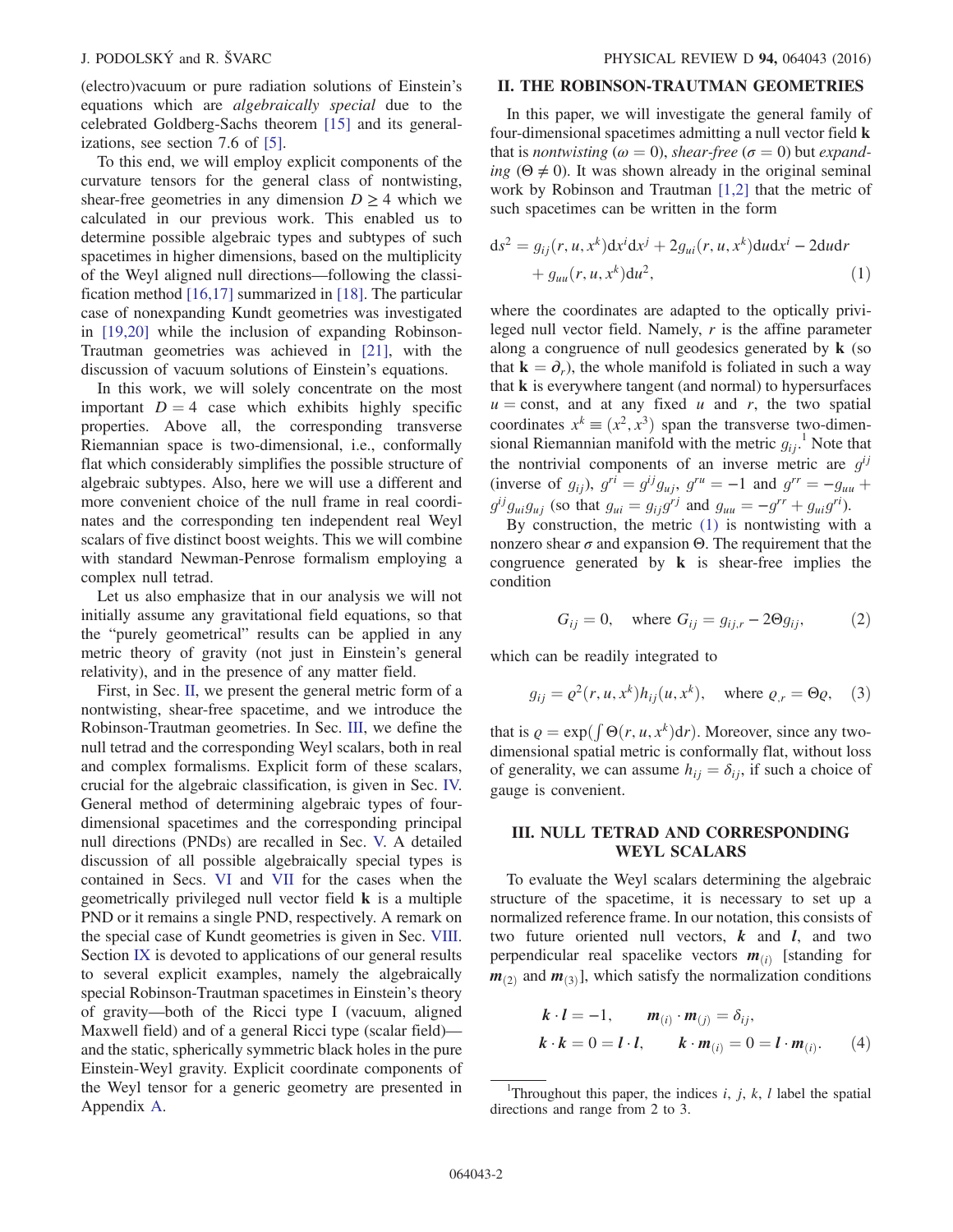It is most convenient to identify the vector  $k$  with the geometrically privileged null vector field  $\mathbf{k} = \partial_r$ , which generates the nontwisting, shear-free, and affinely parametrized geodesic congruence of the spacetime [\(1\).](#page-1-2) The conditions [\(4\)](#page-1-3) are then satisfied by the natural choice of the null frame<sup>2</sup>

<span id="page-2-1"></span>
$$
\mathbf{k} = \partial_r, \qquad \mathbf{l} = -\frac{1}{2}g^{rr}\partial_r + \partial_u - g^{ri}\partial_i, \qquad \mathbf{m}_{(i)} = m_{(i)}^i \partial_i,
$$
\n
$$
(5)
$$

where the coefficients  $m_{(i)}^i$ ðiÞ are normalized as  $g_{ij}m_{(k)}^i m_{(l)}^j = \delta_{kl}$ , i.e.,  $m_{(k)}^i m_{(k)}^j = g^{ij}$ .<br>Our sim is to solvulate the same.

<span id="page-2-2"></span> $\sum_{k=0}^{m(k)} \sum_{j=0}^{m(k)} \sum_{k=0}^{m(k)} \sum_{k=0}^{m(k)} \sum_{k=0}^{m(k)} \sum_{k=0}^{m(k)} \sum_{k=0}^{m(k)}$  Our aim is to calculate the components of the Weyl tensor in the frame [\(5\)](#page-2-1) and discuss its algebraic properties. We define *real Weyl scalars* with respect to the frame  ${k, l, m_{(2)}, m_{(3)}$  by<sup>3</sup>

$$
\Psi_{0ij} = C_{abcd}k^a m_{(i)}^b k^c m_{(j)}^d,
$$
  
\n
$$
\Psi_{1i} = C_{abcd}k^a l^b k^c m_{(i)}^d,
$$
  
\n
$$
\Psi_{2S} = C_{abcd}k^a l^b l^c k^d,
$$
  
\n
$$
\Psi_{2ij} = C_{abcd}k^a l^b m_{(i)}^c m_{(j)}^d,
$$
  
\n
$$
\Psi_{3i} = C_{abcd}l^a k^b l^c m_{(i)}^d,
$$
  
\n
$$
\Psi_{4ij} = C_{abcd}l^a m_{(i)}^b l^c m_{(j)}^d,
$$
\n(6)

where the indices i,  $j = 2$ , 3 again correspond to two transverse spatial directions. The symmetries of the Weyl tensor  $C_{abcd}$  imply that  $\Psi_{0^{ij}} = \Psi_{0^{ji}}$ ,  $\Psi_{2^{ij}} = -\Psi_{2^{ji}}$ ,  $\Psi_{4ij} = \Psi_{4ji}$ , and that these  $2 \times 2$  matrices are trace free. We thus have two independent components of each boost weight, namely  $\Psi_{0^{22}} = -\Psi_{0^{33}}$  and  $\Psi_{0^{23}}$ ,  $\Psi_{1^2}$  and  $\Psi_{1^3}$ ,  $\Psi_{2^3}$ and  $\Psi_{2^{23}}$ ,  $\Psi_{3^2}$  and  $\Psi_{3^3}$ ,  $\Psi_{4^{22}} = -\Psi_{4^{33}}$  and  $\Psi_{4^{23}}$ .

In fact, these scalars defined by [\(6\)](#page-2-2) are simply related to ten real components of the classic five complex Newman-Penrose scalars

$$
\Psi_0 = C_{abcd}k^a m^b k^c m^d,
$$
  
\n
$$
\Psi_1 = C_{abcd}k^a l^b k^c m^d,
$$
  
\n
$$
\Psi_2 = C_{abcd}k^a m^b \bar{m}^c l^d,
$$
  
\n
$$
\Psi_3 = C_{abcd}l^a k^b l^c \bar{m}^d,
$$
  
\n
$$
\Psi_4 = C_{abcd}l^a \bar{m}^b l^c \bar{m}^d,
$$
\n(7)

<sup>2</sup>An alternative choice used, e.g., in [\[21\]](#page-14-15) is  $k = \partial_r$ ,<br> $\frac{1}{2}a$ ,  $\partial_1 + \partial_2$ ,  $m_{\Omega} = m^i \partial_1 + m^i a$ ,  $\partial_2$ , from which the null  $\mathbf{l} = \frac{1}{2} g_{uu} \partial_r + \partial_u, \mathbf{m}_{(i)} = m_{(i)}^i \partial_i + m_{(i)}^i g_{ui} \partial_r$ , from which the null frame [\(5\)](#page-2-1) is obtained by a null rotation  $\tilde{k} = k$ ,  $\tilde{l} = l + \sqrt{2}L^i m_{(i)} + |L|^2 k$ ,  $\tilde{m}_{(i)} = m_{(i)} + \sqrt{2}L_i k$ , with  $L_i = -\frac{1}{2}m_{(i)}^i g_{ui}$  $\sqrt{2}L^{i}m_{(i)} + |L|^{2}k$ ,  $\tilde{m}_{(i)} = m_{(i)} + \sqrt{2}L_{i}k$ , with  $L_{i} = -\frac{1}{\sqrt{2}}m^{i}_{(i)}g_{ui}$ (and dropping the tildes).

Pouse to the symmetries of  $C_{abcd}$ , all other projections onto the frame vectors can be expressed in terms of [\(6\)](#page-2-2).

<span id="page-2-7"></span>in the *complex* null tetrad  $\{k, l, m, \bar{m}\}\$ . Indeed, with the natural identification

$$
\mathbf{m} \equiv \frac{1}{\sqrt{2}} (\mathbf{m}_{(2)} - \mathrm{i}\mathbf{m}_{(3)}), \qquad \bar{\mathbf{m}} \equiv \frac{1}{\sqrt{2}} (\mathbf{m}_{(2)} + \mathrm{i}\mathbf{m}_{(3)}), \quad (8)
$$

<span id="page-2-8"></span>we immediately obtain the relations

$$
\Psi_0 = \Psi_{0^{22}} - i\Psi_{0^{23}},
$$
\n
$$
\Psi_1 = \frac{1}{\sqrt{2}} (\Psi_{1^2} - i\Psi_{1^3}),
$$
\n
$$
\Psi_2 = -\frac{1}{2} (\Psi_{2S} + i\Psi_{2^{23}}),
$$
\n
$$
\Psi_3 = \frac{1}{\sqrt{2}} (\Psi_{3^2} + i\Psi_{3^3}),
$$
\n
$$
\Psi_4 = \Psi_{4^{22}} + i\Psi_{4^{23}}.
$$
\n(9)

# <span id="page-2-0"></span>IV. WEYL SCALARS FOR GENERIC ROBINSON-TRAUTMAN GEOMETRIES

Now the main point is to explicitly express the key Weyl scalars in the null frame [\(5\)](#page-2-1) using their definition [\(6\)](#page-2-2). The Weyl tensor coordinate components for a completely general four-dimensional Robinson-Trautman metric [\(1\)](#page-1-2) are summarized in Eqs. [\(A1\)](#page-13-1)–[\(A10\)](#page-14-16) of Appendix [A](#page-13-0). Straightforward but lengthy calculation of the respective projections leads to the following Weyl scalars:

<span id="page-2-6"></span><span id="page-2-4"></span>
$$
\Psi_{0^{ij}} = 0,\tag{10}
$$

$$
\Psi_{1^i} = \frac{1}{2} m^i_{(i)} N_i,
$$
\n(11)

<span id="page-2-10"></span>
$$
\Psi_{2S} = \frac{1}{3}S,\tag{12}
$$

<span id="page-2-11"></span>
$$
\Psi_{2^{ij}} = m^{i}_{(i)} m^{j}_{(j)} F_{ij}, \qquad (13)
$$

$$
\Psi_{3^i} = \frac{1}{2} m_{(i)}^i V_i,
$$
\n(14)

$$
\Psi_{4^{ij}} = m_{(i)}^i m_{(j)}^j \left( W_{ij} - \frac{1}{2} g_{ij} W \right), \tag{15}
$$

<span id="page-2-5"></span><span id="page-2-3"></span>where

$$
N_i = -\frac{1}{2}G_{ui,r} + \Theta_{,i},\tag{16}
$$

<span id="page-2-9"></span>
$$
S = \frac{1}{2}^{S} R + \frac{1}{2} G_{uu,r} + \frac{1}{2} g^{ij} G_{ui||j} + 2 g^{ri} N_i - 2 \Theta_{,u}, \quad (17)
$$

$$
F_{ij} = G_{u[i,j]},\tag{18}
$$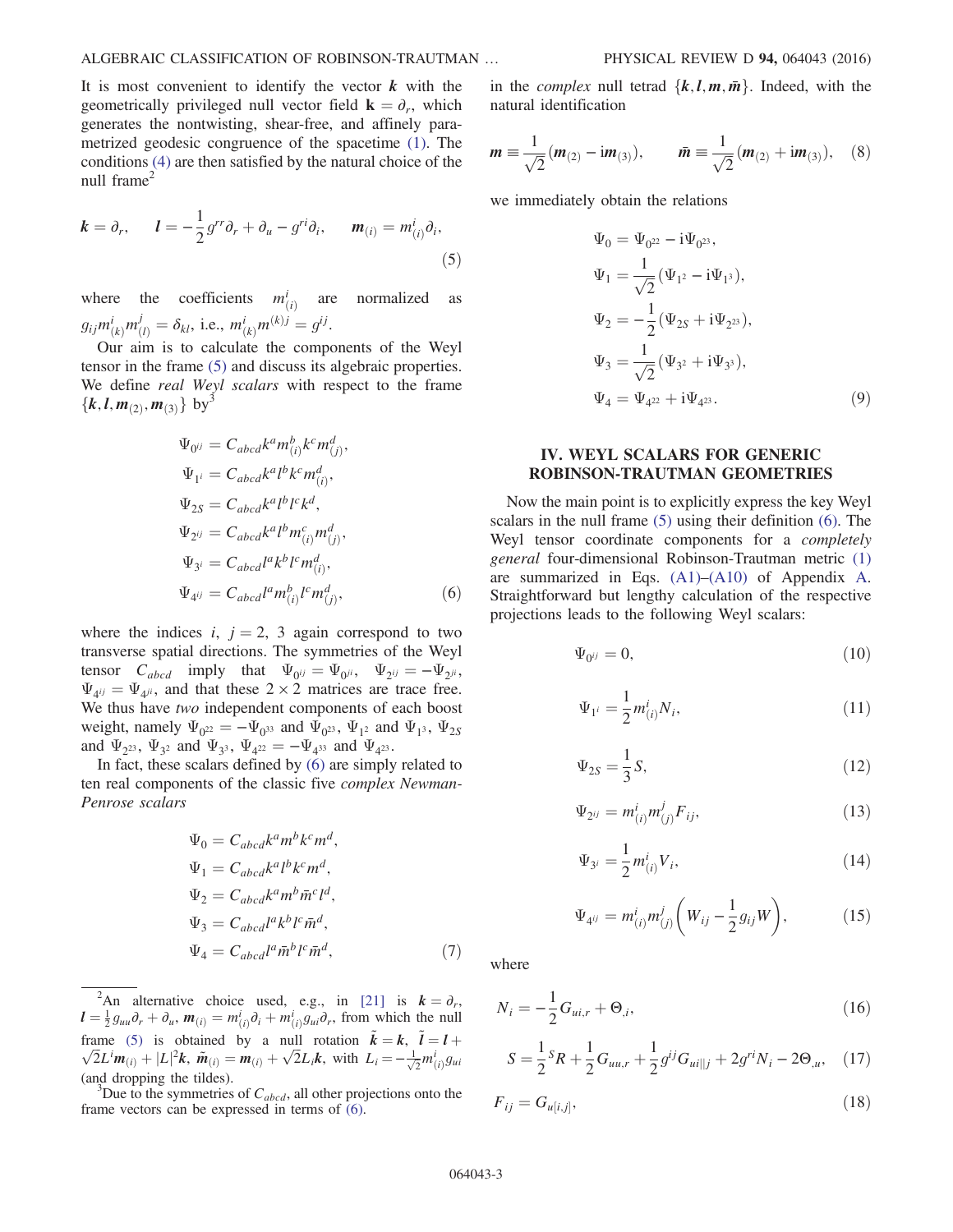$$
V_{i} = \frac{1}{2} {}^{S}Rg_{ui} + \frac{1}{2} g^{kl} e_{kl} G_{ui} - \frac{1}{2} g^{rj} G_{ui||j} + g^{rj} G_{uj||i} + \frac{1}{2} G_{ui,u} - \frac{1}{2} G_{uu,i}
$$
  
+ 
$$
\frac{1}{2} g^{jk} (g_{ij,u} - g_{ui||j}) G_{uk} - g^{kl} (g_{k[i,u||l]} + g_{u[k,i]||l}) + \frac{1}{2} g^{rr} N_{i},
$$
(19)

<span id="page-3-0"></span>
$$
W_{ij} = -\frac{1}{2} g_{uu||ij} - \frac{1}{2} g_{ij,uu} + g_{u(i,u||j)} - \frac{1}{2} e_{ij} G_{uu} + \frac{1}{2} g_{uu,(i} G_{j)u} + \frac{1}{2} g_{uu} G_{u(i||j)}
$$
  
+ 
$$
\frac{1}{4} g^{rk} g_{uk} G_{ui} G_{uj} - \frac{1}{2} g_{ui} g_{uj} \left[ {}^{S}R - g^{kl} \left( G_{uk||l} + \frac{1}{2} G_{uk} G_{ul} \right) \right]
$$
  
+ 
$$
g^{kl} [g_{ui} (g_{kj, u||l]} + g_{u[k, j]||l}) + g_{uj} (g_{k[i, u||l]} + g_{u[k, i]||l})]
$$
  
- 
$$
g^{kl} e_{kl} G_{u(i} g_{j)u} + g^{kl} G_{uk} e_{l(i} g_{j)u} - \frac{1}{2} g^{rk} G_{uk} G_{u(i} g_{j)u}
$$
  
+ 
$$
g^{kl} E_{ki} E_{lj} - g^{rk} E_{k(i} G_{j)u} - \frac{1}{2} g^{rk} (g_{u(i} G_{j)u||k} + G_{uk} ||_{(i} g_{j)u}),
$$
(20)

<span id="page-3-3"></span>and the contraction W is defined as  $W = g^{ij}W_{ij}$ . Here, we have introduced convenient functions

$$
G_{ui} = g_{ui,r} - 2\Theta g_{ui},\tag{21}
$$

$$
G_{uu} = g_{uu,r} - 2\Theta g_{uu},\tag{22}
$$

<span id="page-3-11"></span><span id="page-3-4"></span>and auxiliary tensor quantities on the transverse Riemannian 2-space (see [\[21\]](#page-14-15))

$$
e_{ij} = g_{u(i||j)} - \frac{1}{2} g_{ij,u}, \t E_{ij} = g_{u[i,j]} + \frac{1}{2} g_{ij,u},
$$
  
\n
$$
g_{ui||j} = g_{ui,j} - g_{uk}{}^{S} \Gamma_{ij}^{k}, \t g_{ui,u||j} = g_{ui,uj} - g_{uk,u}{}^{S} \Gamma_{ij}^{k},
$$
\n(23)

etc. Covariant derivative with respect to  $g_{ij}$  is denoted by the symbol <sub>∥</sub>. Of course,  $g_{u[i,j]} = g_{u[i||j]}$ . The symbol <sup>S</sup>R is<br>the Bicci scalar for the metric  $g_{u[i]}$  of the transverse the Ricci scalar for the metric  $g_{ij}$  of the transverse Riemannian 2-space.

<span id="page-3-6"></span>The key functions  $(16)$ – $(20)$  simplify enormously when the off diagonal coefficients  $g_{ui}$  of the metric [\(1\)](#page-1-2) vanish, that is

$$
ds2 = gij(r, u, xk)dxidxj - 2dudr + guu(r, u, xk)du2.
$$
\n(24)

<span id="page-3-2"></span>Indeed, in such a case

$$
g_{ui} = 0 \Rightarrow G_{ui} = 0, \qquad g^{ri} = 0, \qquad g^{rr} = -g_{uu}, \qquad (25)
$$

<span id="page-3-9"></span><span id="page-3-7"></span>so that

$$
N_i = \Theta_{,i},\tag{26}
$$

$$
S = \frac{1}{2}S_R + \frac{1}{2}G_{uu,r} - 2\Theta_{,u},
$$
 (27)

<span id="page-3-1"></span>
$$
F_{ij} = 0,\t\t(28)
$$

$$
V_i = -\frac{1}{2}G_{uu,i} - g^{jk}g_{j[i,u||k]} - \frac{1}{2}g_{uu}N_i,
$$
\n(29)

<span id="page-3-8"></span>
$$
W_{ij} = -\frac{1}{2} g_{uu||ij} - \frac{1}{2} g_{ij,uu} + \frac{1}{4} g_{ij,u} G_{uu} + \frac{1}{4} g^{kl} g_{ik,u} g_{jl,u}.
$$
\n(30)

Notice that  $\Psi_{2} = 0$  due to [\(28\)](#page-3-1), which indicates that the case [\(25\)](#page-3-2) is a specific algebraically distinct subcase of the Robinson-Trautman geometry.

<span id="page-3-10"></span>Let us also recall that it is always possible to assume

$$
g_{ij} = \varrho^2(r, u, x^k) \delta_{ij}, \qquad (31)
$$

see [\(3\),](#page-1-4) in which case the normalized spacelike vectors  $\mathbf{m}_{(i)}$ have simple components  $m_{(i)}^k = \varrho^{-1} \delta_i^k$  and expressions (11) (15) reduce to  $(11)–(15)$  $(11)–(15)$  $(11)–(15)$  reduce to

$$
\Psi_{1^i} = \frac{1}{2} \varrho^{-1} N_i, \qquad \Psi_{2S} = \frac{1}{3} S, \qquad \Psi_{2^{ij}} = \varrho^{-2} F_{ij}, \quad (32)
$$

$$
\Psi_{3^i} = \frac{1}{2} \varrho^{-1} V_i, \qquad \Psi_{4^{ij}} = \varrho^{-2} \left( W_{ij} - \frac{1}{2} g_{ij} W \right). \tag{33}
$$

<span id="page-3-5"></span>Finally, it can be seen from the definitions [\(21\)](#page-3-3) and [\(22\)](#page-3-4) that—once the functions  $G_{ui}$  and  $G_{uu}$  are determined the metric coefficients  $g_{ui}$  and  $g_{uu}$  can be immediately obtained by integration using the relation  $\varrho_{,r} = \Theta \varrho$ , see [\(3\)](#page-1-4), namely

$$
g_{ui} = \varrho^2 \int \varrho^{-2} G_{ui} \mathrm{d}r, \quad \text{and} \quad g_{uu} = \varrho^2 \int \varrho^{-2} G_{uu} \mathrm{d}r. \tag{34}
$$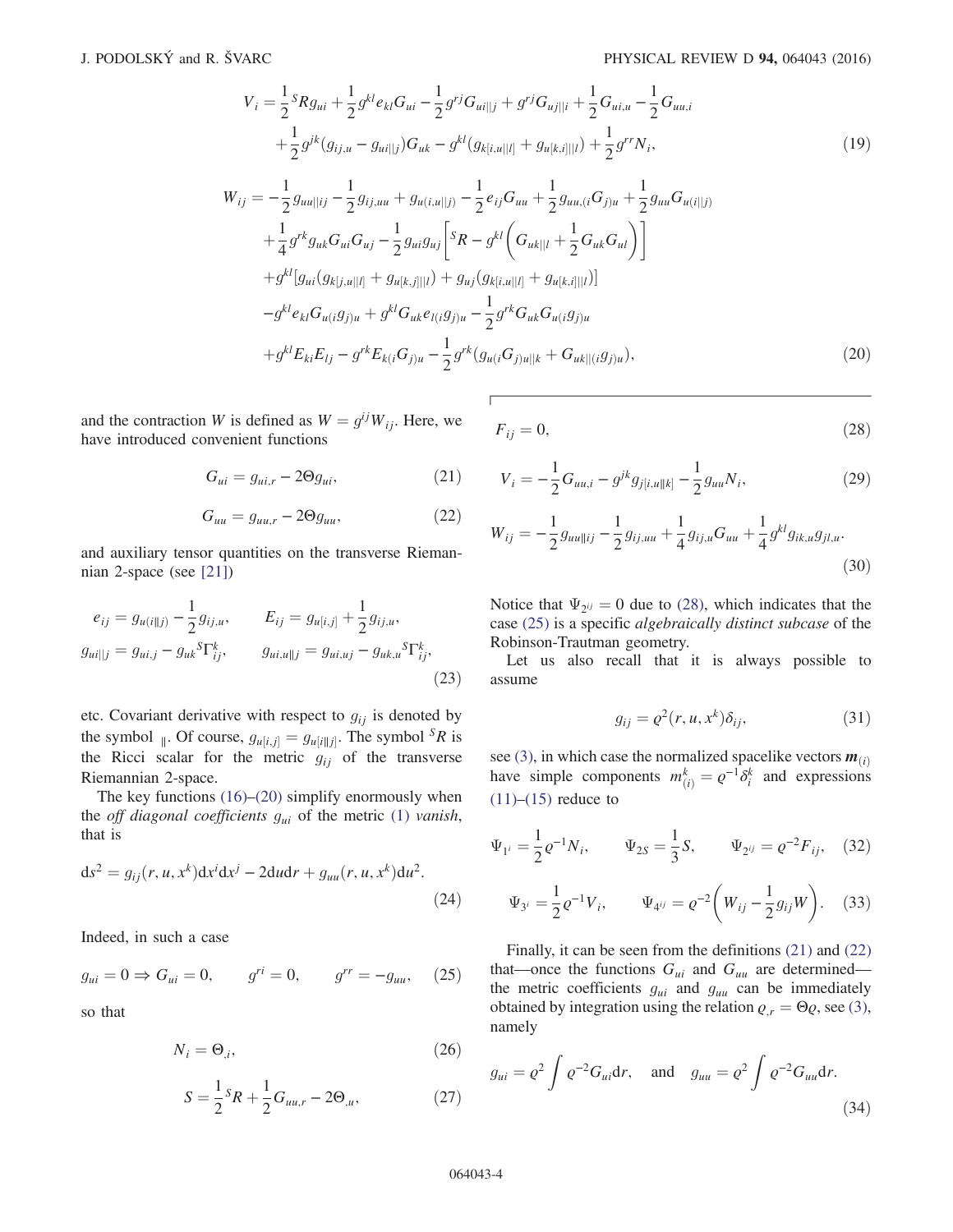# <span id="page-4-0"></span>V. DETERMINING THE ALGEBRAIC TYPES AND PRINCIPAL NULL DIRECTIONS (PNDS)

Let us emphasize that the results  $(10)$ – $(15)$  with  $(16)$ – [\(20\)](#page-3-0) are valid for all Robinson-Trautman geometries (and Kundt geometries as well, by setting  $\Theta = 0$ ), without *any* restriction imposed by specific field equations and/or matter content of the spacetime. This enables us to explicitly determine the algebraic type of an arbitrary spacetime of the form  $(1)$ ,  $(3)$ , and to find the corresponding principal null directions (together with their multiplicity).

First, we immediately observe from [\(10\)](#page-2-6) that  $\Psi_{0} = 0$ . This means that the optically privileged null vector field  ${\bf k} = \partial_r$  is always a principal null direction of the Weyl tensor, and the algebraic structure is obviously of type I with respect to the null frame  $(5)$ .

The next question then arises: What is the explicit condition for the Robinson-Trautman geometry to be of type II, i.e., algebraically special, and what is the corresponding double PND? It is well-known (see, e.g., Secs. 4.2, 4.3, 9.3 in [\[5\]](#page-14-2) or the explicit algorithm in [\[22\]](#page-14-17)) that such a condition reads  $I^3 = 27J^2$ , in terms of scalar polynomial invariants constructed from the complex Newman-Penrose scalars  $\Psi_A$  as

<span id="page-4-2"></span>
$$
I = \Psi_0 \Psi_4 - 4\Psi_1 \Psi_3 + 3\Psi_2^2, \qquad J = \begin{vmatrix} \Psi_0 & \Psi_1 & \Psi_2 \\ \Psi_1 & \Psi_2 & \Psi_3 \\ \Psi_2 & \Psi_3 & \Psi_4 \end{vmatrix}.
$$
\n(35)

For any Robinson-Trautman geometry,  $\Psi_{0} = 0 \Rightarrow \Psi_0 = 0$ . The invariants [\(35\)](#page-4-2) thus reduce to

$$
I = 3\Psi_2^2 - 4\Psi_1\Psi_3, \qquad J = \Psi_1(2\Psi_2\Psi_3 - \Psi_1\Psi_4) - \Psi_2^3,
$$
\n(36)

<span id="page-4-3"></span>so that the condition  $I^3 = 27J^2$  explicitly reads

$$
\Psi_1^2[27(\Psi_1^2\Psi_4^2 - 4\Psi_1\Psi_2\Psi_3\Psi_4 + 2\Psi_2^3\Psi_4) + 64\Psi_1\Psi_3^3 - 36\Psi_2^2\Psi_3^2] = 0.
$$
\n(37)

The Robinson-Trautman spacetime is algebraically special (admits a double PND) if, and only if, the condition [\(37\)](#page-4-3) is satisfied. There are two distinct possibilities, namely,  $\Psi_1 = 0$  and  $\Psi_1 \neq 0$ 

- (i) In the case  $\Psi_1 = 0$ , the optically privileged vector field  ${\bf k} = \partial_r$  is (at least) a double PND of the Weyl tensor, and its algebraic structure is of type II with respect to the null frame [\(5\).](#page-2-1)
- (ii) In the peculiar case  $\Psi_1 \neq 0$ , the optically privileged null vector field  $\mathbf{k} = \partial_r$  is not a double principal null direction (it remains a nondegenerate PND), and there exists another double PND in the spacetime provided the expression in the square bracket of [\(37\)](#page-4-3) vanishes.

In the following sections, we will systematically analyze both these cases separately. We will also discuss the conditions for the geometry to be of algebraic type III, N, O, and D.

Moreover, we will explicitly determine the corresponding four (possibly multiple) principal null directions. Recall (cf. [\[5,6\]](#page-14-2)) that any PND  $k'$  can be obtained by performing a null rotation of the frame  $(5)$ ,  $(8)$  with a fixed null vector *l*, that is

<span id="page-4-4"></span>
$$
k' = k + K\overline{m} + \overline{K}m + K\overline{K}l, \qquad l' = l, \qquad m' = m + Kl,
$$
\n(38)

where the parameter  $K$  is a root of the equation  $\Psi_4 K^4 + 4\Psi_3 K^3 + 6\Psi_2 K^2 + 4\Psi_1 K + \Psi_0 = 0$ . This always has four complex solutions, each corresponding to one of the four PNDs. Of course, for a degenerate root  $K$ , we obtain a multiple PND  $k'$  given by [\(38\)](#page-4-4). Since we employ the frame [\(5\)](#page-2-1) in which  $\Psi_0 = 0$  for any Robinson-Trautman geometry, this quartic equation reduces to

<span id="page-4-5"></span>
$$
K(\Psi_4 K^3 + 4\Psi_3 K^2 + 6\Psi_2 K + 4\Psi_1) = 0, \qquad (39)
$$

with an obvious root  $K = 0$  corresponding to the optically privileged PND  $k' = k = k = \partial_r$ .

## <span id="page-4-1"></span>VI. MULTIPLE PND  $k = \partial_r$  AND ALGEBRAICALLY SPECIAL SUBTYPES

<span id="page-4-7"></span>We will first analyze the most important case  $\Psi_1 = 0$ , for which the key equation [\(39\)](#page-4-5) reads

$$
K^{2}(\Psi_{4}K^{2} + 4\Psi_{3}K + 6\Psi_{2}) = 0.
$$
 (40)

Since  $K = 0$  is its *double root*, the optically privileged null vector field  $\mathbf{k} = \partial_r$  is (at least) a *double PND* of the Weyl tensor, and the corresponding Robinson-Trautman spacetime is of type II (or more special). In view of  $(9)$ ,  $(11)$ , such a situation occurs if, and only if,

$$
\Psi_{1^i} = 0 \quad \Leftrightarrow \quad N_i = 0,\tag{41}
$$

<span id="page-4-6"></span>for both  $i = 2$  and  $i = 3$  [because the spatial vectors  $m_{(i)}$ are independent]. Using [\(16\),](#page-2-3) this condition is equivalent to  $G_{ui,r} = 2\Theta_{i}$ . It can be integrated to

$$
G_{ui} \equiv f_i, \quad \text{where } f_i(r, u, x) = 2 \int \Theta_i \mathrm{d}r + \varphi_i(u, x), \tag{42}
$$

in which  $\varphi_i$  is any function independent of r. Consequently,

$$
g_{ui} = \varrho^2 \int \varrho^{-2} f_i \mathrm{d}r. \tag{43}
$$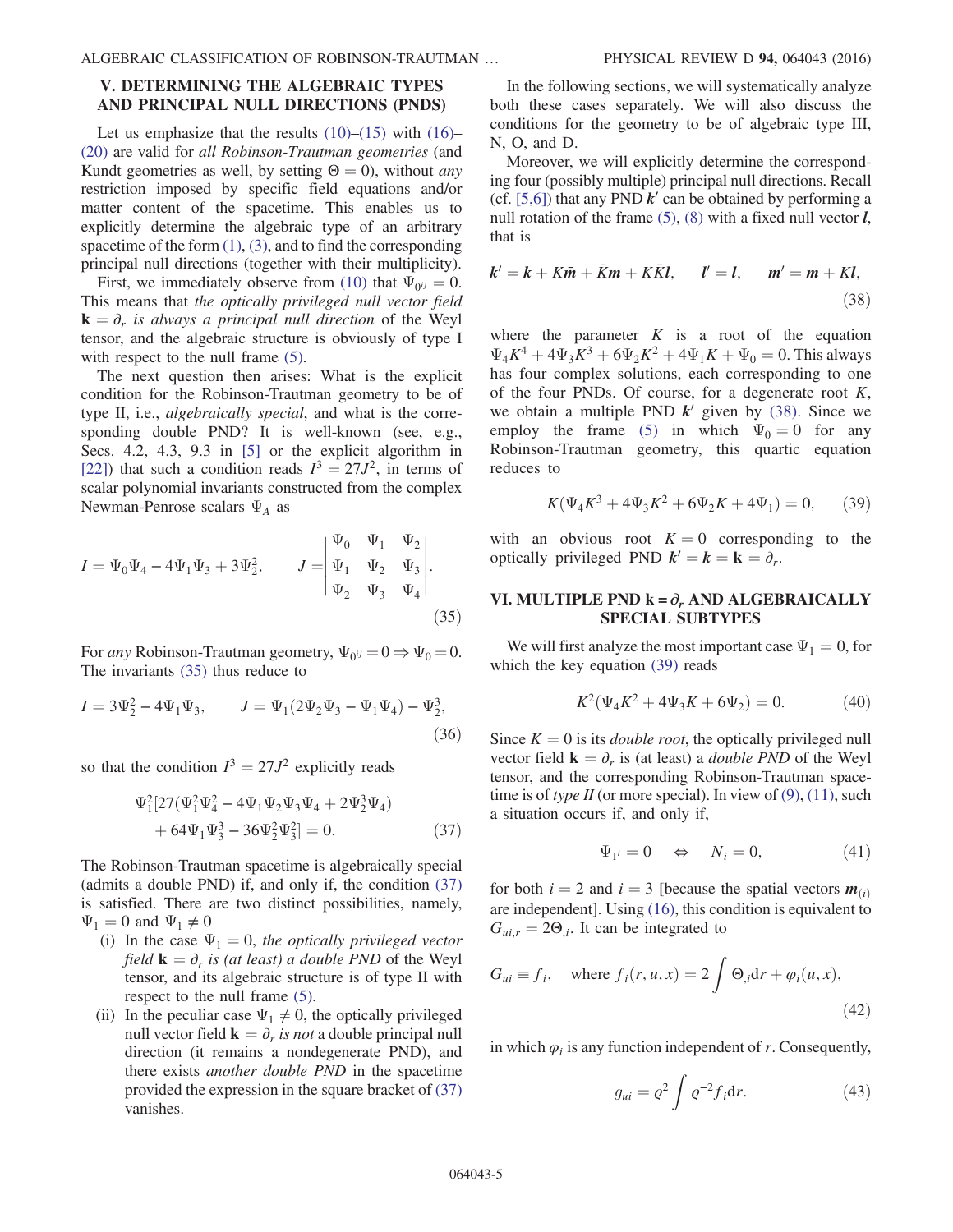Moreover, applying the condition  $N_i = 0$  and [\(42\)](#page-4-6), the functions [\(17\)](#page-2-9)–[\(20\)](#page-3-0) determining the remaining Weyl scalars  $(12)$ – $(15)$  simplify to

$$
S = \frac{1}{2} {}^{S}R + \frac{1}{2} G_{uu,r} + \frac{1}{2} g^{ij} f_{i||j} - 2\Theta_{,u},
$$
\n(44)

<span id="page-5-7"></span>
$$
F_{ij} = f_{[i,j]},\tag{45}
$$

<span id="page-5-3"></span>
$$
V_{i} = \frac{1}{2}^{S} R g_{ui} + \frac{1}{2} g^{kl} e_{kl} f_{i} - \frac{1}{2} g^{rj} f_{i||j}
$$
  
+  $g^{rj} f_{j||i} + \frac{1}{2} f_{i,u} - \frac{1}{2} G_{uu,i}$   
+  $\frac{1}{2} g^{jk} (g_{ij,u} - g_{ui||j}) f_{k} - g^{kl} (g_{k[i,u||l]} + g_{u[k,i]||l}),$  (46)

<span id="page-5-4"></span>
$$
W_{ij} = -\frac{1}{2} g_{uu||ij} - \frac{1}{2} g_{ij,uu} + g_{u(i,u||j)} - \frac{1}{2} e_{ij} G_{uu}
$$
  
+ 
$$
\frac{1}{2} g_{uu,(i} f_{j)} + \frac{1}{2} g_{uu} f_{(i||j)}
$$
  
+ 
$$
\frac{1}{4} g^{rk} g_{uk} f_i f_j - \frac{1}{2} g_{ui} g_{uj} \left[ sR - g^{kl} \left( f_{k||l} + \frac{1}{2} f_k f_l \right) \right]
$$
  
+ 
$$
g^{kl} [g_{ui} (g_{k[j,u||l]} + g_{u[k,j]||l}) + g_{uj} (g_{k[i,u||l]} + g_{u[k,i]||l})]
$$
  
- 
$$
g^{kl} e_{kl} f_{(i} g_{j)u} + g^{kl} f_k e_{l(i} g_{j)u} - \frac{1}{2} g^{rk} f_k f_{(i} g_{j)u}
$$
  
+ 
$$
g^{kl} E_{ki} E_{lj} - g^{rk} E_{k(i} f_{j)} - \frac{1}{2} g^{rk} (g_{u(i} f_{j)||k} + f_{k||(i} g_{j)u}).
$$
(47)

#### A. Type II subtypes with a double PND k

The Robinson-Trautman spacetimes [\(1\)](#page-1-2), [\(3\)](#page-1-4) satisfying the condition [\(42\)](#page-4-6) are of type II with (at least) a double PND  $\mathbf{k} = \partial_r$ . In addition to  $\Psi_1 = 0$ , they may admit the following particular algebraic subtypes of the Weyl tensor

<span id="page-5-0"></span>(i) subtype  $\text{II}(a) \Leftrightarrow \Psi_{2S} = 0 \Leftrightarrow S = 0 \Leftrightarrow \text{ the metric}$ function  $g_{uu}$  satisfies the relation

$$
G_{uu,r} = -{}^S R - g^{ij} f_{i||j} + 4\Theta_{,u}.
$$
 (48)

<span id="page-5-1"></span>This determines the specific dependence of  $G_{uu}(r, u, x)$  on the coordinate r, which is the affine parameter along the optically privileged null congruence generated by  $k$ , and subsequently, also the  $r$ dependence of  $g_{uu}$  via the second equation of [\(34\)](#page-3-5). (ii) subtype  $II(d) \Leftrightarrow \Psi_{2^{ij}} = 0 \Leftrightarrow F_{ij} = 0$ :

$$
f_{[i,j]} = 0.\t\t(49)
$$

Introducing  $\phi \equiv f_i dx^i$  in the transverse twodimensional Riemannian space, this condition says that  $\phi$  is closed (d $\phi = 0$ ). By the Poincaré lemma, on any contractible domain there exists a function  $\mathcal F$  such that  $\phi = d\mathcal{F}$ , that is  $f_i = \mathcal{F}_i$ . In a general case, such  $F$  exists only *locally*.

<span id="page-5-5"></span>In general, there are two additional (distinct) principal null directions  $k'$  given by [\(38\).](#page-4-4) The corresponding two parameters  $K$  are solutions of the quadratic equation  $\Psi_4K^2 + 4\Psi_3K + 6\Psi_2 = 0$ , which follows from [\(40\)](#page-4-7), that is explicitly

$$
K = \pm \sqrt{4\left(\frac{\Psi_3}{\Psi_4}\right)^2 - 6\frac{\Psi_2}{\Psi_4}} - 2\frac{\Psi_3}{\Psi_4}.
$$
 (50)

The special case  $\Psi_4 = 0$  will be discussed in Secs. [VI E](#page-6-1) and [VI F.](#page-6-2)

#### B. Type III with a triple PND k

<span id="page-5-2"></span>The Robinson-Trautman spacetime is of algebraic type III with respect to the triple PND  $\mathbf{k} = \partial_r$  if both indepen-dent conditions [\(48\)](#page-5-0) and [\(49\)](#page-5-1) are satisfied simultaneously. Indeed, in such a case, the boost-weight zero Weyl tensor component  $\Psi_2$  vanishes, see [\(9\),](#page-2-8) and Eq. [\(40\)](#page-4-7) reduces to

$$
K^3(\Psi_4 K + 4\Psi_3) = 0.
$$
 (51)

Thus,  $K = 0$  is a *triple root*, so that the optically privileged null vector field  $\mathbf{k} = \partial_r$  is a triply degenerate principal null direction of the Weyl tensor.

<span id="page-5-6"></span>There is just one additional PND  $k'$  determined by [\(38\)](#page-4-4) with the parameter  $K$  given by

$$
K = -4\frac{\Psi_3}{\Psi_4},\tag{52}
$$

which is the fourth root of the complex Eq. [\(51\).](#page-5-2) Again, the special case  $\Psi_4 = 0$  is left to Sec. [VI E.](#page-6-1) The Weyl scalars  $\Psi_3$ ,  $\Psi_4$  entering the above expressions are explicitly determined by Eqs. [\(9\)](#page-2-8), [\(14\),](#page-2-11) [\(15\),](#page-2-5) in which the structural functions  $V_i$  and  $W_{ij}$  take the form [\(46\)](#page-5-3) and [\(47\)](#page-5-4), respectively, with the two constraints [\(48\),](#page-5-0) [\(49\)](#page-5-1).

#### C. Type N with a quadruple PND k

It immediately follows from [\(51\)](#page-5-2) that the geometrically privileged PND  $\mathbf{k} = \partial_r$  becomes quadruply degenerate if, and only if,  $\Psi_3 = 0$  (so that  $K = 0$  becomes a quadruple root). In view of [\(9\)](#page-2-8), [\(14\),](#page-2-11) this is equivalent to

$$
\Psi_{3^i} = 0 \quad \Leftrightarrow \quad V_i = 0,\tag{53}
$$

for both  $i = 2$  and  $i = 3$ . Using [\(46\)](#page-5-3) simplified by [\(49\)](#page-5-1), this condition takes the explicit form

$$
G_{uu,i} = {}^{S}Rg_{ui} + g^{rj}f_{i||j} + g^{kl}e_{kl}f_i + f_{i,u}
$$
  
+ 
$$
g^{jk}(g_{ij,u} - g_{ui||j})f_k - 2g^{kl}(g_{k[i,u||l]} + g_{u[k,i]||l}).
$$
  
(54)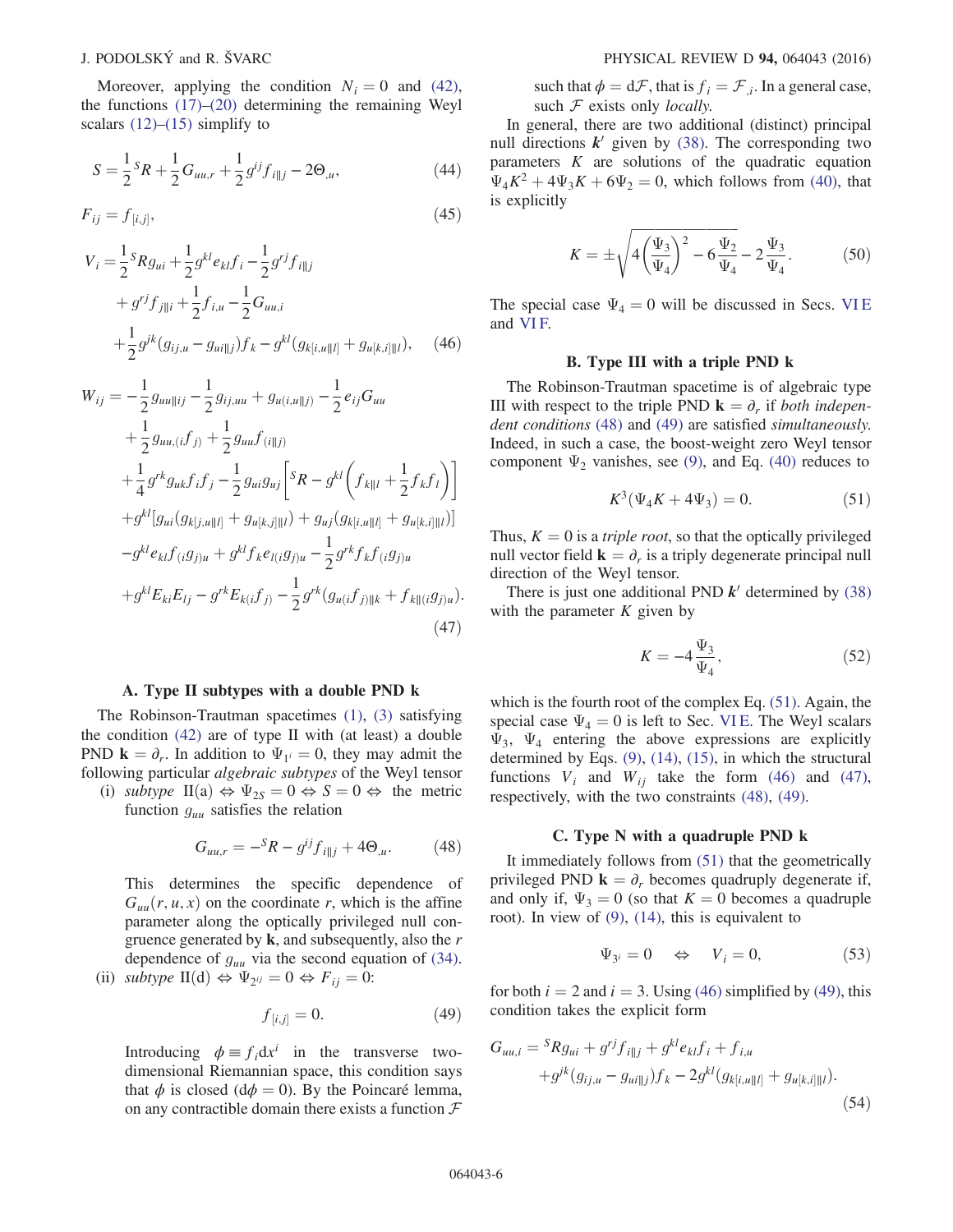This is a specific constraint on the spatial derivatives of the function  $G_{uu}$ , and thus  $g_{uu}$ .

In such a case, the only remaining Weyl tensor components form a symmetric and traceless  $2 \times 2$  matrix  $\Psi_{4ij} = m^i_{(i)}$  $m_{\ell}^j$  $\frac{J_j}{(j)}(W_{ij} - \frac{1}{2}g_{ij}W)$ , see [\(15\),](#page-2-5) equivalent to the complex Newman-Penrose scalar  $\Psi_4 = \Psi_{4^{22}} + i\Psi_{4^{23}}$ . The structural functions  $W_{ij}$  for such type N geometries are explicitly given by [\(47\)](#page-5-4). They directly encode the amplitudes  $\Psi_{4ij}$  of the corresponding gravitational waves.

#### D. Type O geometries

The Weyl tensor vanishes completely if, and only if, all the above conditions are satisfied and, in addition,  $\Psi_4 = 0$ , equivalent to  $\Psi_{4ij} = 0$ . This clearly occurs when

$$
W_{ij} = \frac{1}{2} g_{ij} W,\tag{55}
$$

with  $W = g^{ij}W_{ij}$ , which is a specific restriction on the functions  $W_{ij}$  of [\(47\).](#page-5-4)

#### <span id="page-6-1"></span>E. Type  $III_i$  with a triple PND k and a PND l

Let us now investigate the special case  $\Psi_4 = 0$  forbidden in expression [\(50\)](#page-5-5), and for which [\(40\)](#page-4-7) reduces just to a cubic equation. It can immediately be seen from the definitions [\(6\)](#page-2-2) that  $\Psi_{0} \rightarrow \Psi_{4}$  and  $\Psi_{1} \rightarrow \Psi_{3}$  under the swap  $k \leftrightarrow l$  of the null vectors. Consequently, the condition  $\Psi_4 = 0$  means that the null vector **l** defined in [\(5\)](#page-2-1) is a PND. Instead of [\(38\)](#page-4-4) with [\(52\)](#page-5-6), that formally diverges in this case, the single separate PND is now given by

<span id="page-6-6"></span>
$$
\mathbf{k}' = \mathbf{l} = -\frac{1}{2}g^{rr}\partial_r + \partial_u - g^{ri}\partial_i,\tag{56}
$$

<span id="page-6-2"></span>in addition to the triply degenerate PND  $\mathbf{k} = \partial_r$ .

# F. Type D with a double PND k and a double PND l

<span id="page-6-3"></span>In the highly degenerate case when  $\Psi_4 = 0 = \Psi_3$  and  $\Psi_0 = 0 = \Psi_1$ , both the null vectors of the frame [\(5\),](#page-2-1) that is  $k = k = \partial_r$  and  $l = -\frac{1}{2}g^{rr}\partial_r + \partial_u - g^{ri}\partial_i$ , are doubly degenerate principal null directions. Such a situation occurs if, and only if,

$$
V_i = 0
$$
 and  $W_{ij} = \frac{1}{2} g_{ij} W,$  (57)

where the functions  $V_i$  and  $W_{ij}$  are given by [\(46\)](#page-5-3) and [\(47\)](#page-5-4). The only remaining components of the Weyl tensor are thus  $\Psi_{2S}$  and  $\Psi_{2ij}$  (of boost-weight zero). If one of them vanishes, we obtain the algebraic subtypes D(a) and D(d), respectively, see the conditions [\(48\)](#page-5-0) and [\(49\)](#page-5-1).

The explicit conditions [\(57\)](#page-6-3) look rather complicated to enable a complete integration of the metric functions in the most general case. However, there is a considerable <span id="page-6-4"></span>simplification for the Robinson-Trautman geometries with  $g_{ui} = 0$ , given by the metric [\(24\).](#page-3-6) As can be seen from expressions  $(25)$  and  $(27)$ – $(30)$ , all such type D spacetimes are determined by the conditions

$$
G_{uu,i} = -2g^{jk}g_{j[i,u||k]},
$$
\n(58)

<span id="page-6-5"></span>
$$
g_{uu||ij} + g_{ij,uu} - \frac{1}{2} g_{ij,u} G_{uu} - \frac{1}{2} g^{mn} g_{im,u} g_{jn,u}
$$
  
=  $\frac{1}{2} g_{ij} g^{kl} \left( g_{uu||kl} + g_{kl,uu} - \frac{1}{2} g_{kl,u} G_{uu} - \frac{1}{2} g^{mn} g_{km,u} g_{ln,u} \right).$  (59)

 $F_{ii} = 0$  due to  $f_i = 0$  in this case, see [\(28\)](#page-3-1) and [\(45\)](#page-5-7); therefore, such geometries are always of subtype D(d) since [\(49\)](#page-5-1) is automatically satisfied, with the only remaining Weyl component

$$
\Psi_2 = -\frac{1}{2}\Psi_{2S} = -\frac{1}{12}({}^S R + G_{uu,r} - 4\Theta_{,u}).
$$
 (60)

For  $g_{ij} = \varrho^2(r, u, x^k) \delta_{ij}$ , the conditions [\(58\)](#page-6-4), [\(59\)](#page-6-5) for algebraic type D further simplify to

$$
(G_{uu} - (\log \varrho^2)_{,u})_{,i} = 0,\t\t(61)
$$

$$
g_{uu||23} = 0 = g_{uu||32}, \qquad g_{uu||22} = g_{uu||33}.
$$
 (62)

# G. Type D with a double PND k and a double PND  $k' \neq l$

<span id="page-6-7"></span>Finally, the special case  $\Psi_1 = 0$ ,  $\Psi_4 \neq 0$  of Eq. [\(40\)](#page-4-7) can take the form

$$
K^2 \Psi_4 (K - a)^2 = 0, \tag{63}
$$

<span id="page-6-8"></span>when the quadratic expression  $\Psi_4 K^2 + 4\Psi_3 K + 6\Psi_2$  is  $\Psi_4(K-a)^2$  with a *double root*  $K = a$ . This happens if, and only if, the discriminant vanishes, i.e.,

$$
3\Psi_2\Psi_4 = 2\Psi_3^2. \tag{64}
$$

It represents type D geometries with a doubly degenerate PND  $\mathbf{k} = \partial_r$  [corresponding to the root  $K^2 = 0$ ] and another doubly degenerate PND  $k'$  [corresponding to the root  $(K - a)^2 = 0$ ] given by [\(38\)](#page-4-4) with

$$
K = -2\frac{\Psi_3}{\Psi_4}.\tag{65}
$$

# <span id="page-6-0"></span>VII. EXCEPTIONAL TYPE II CASES WHEN  $k = \partial_r$ IS A SINGLE PND

In this section, we will analyze the peculiar case of algebraically special Robinson-Trautman geometries for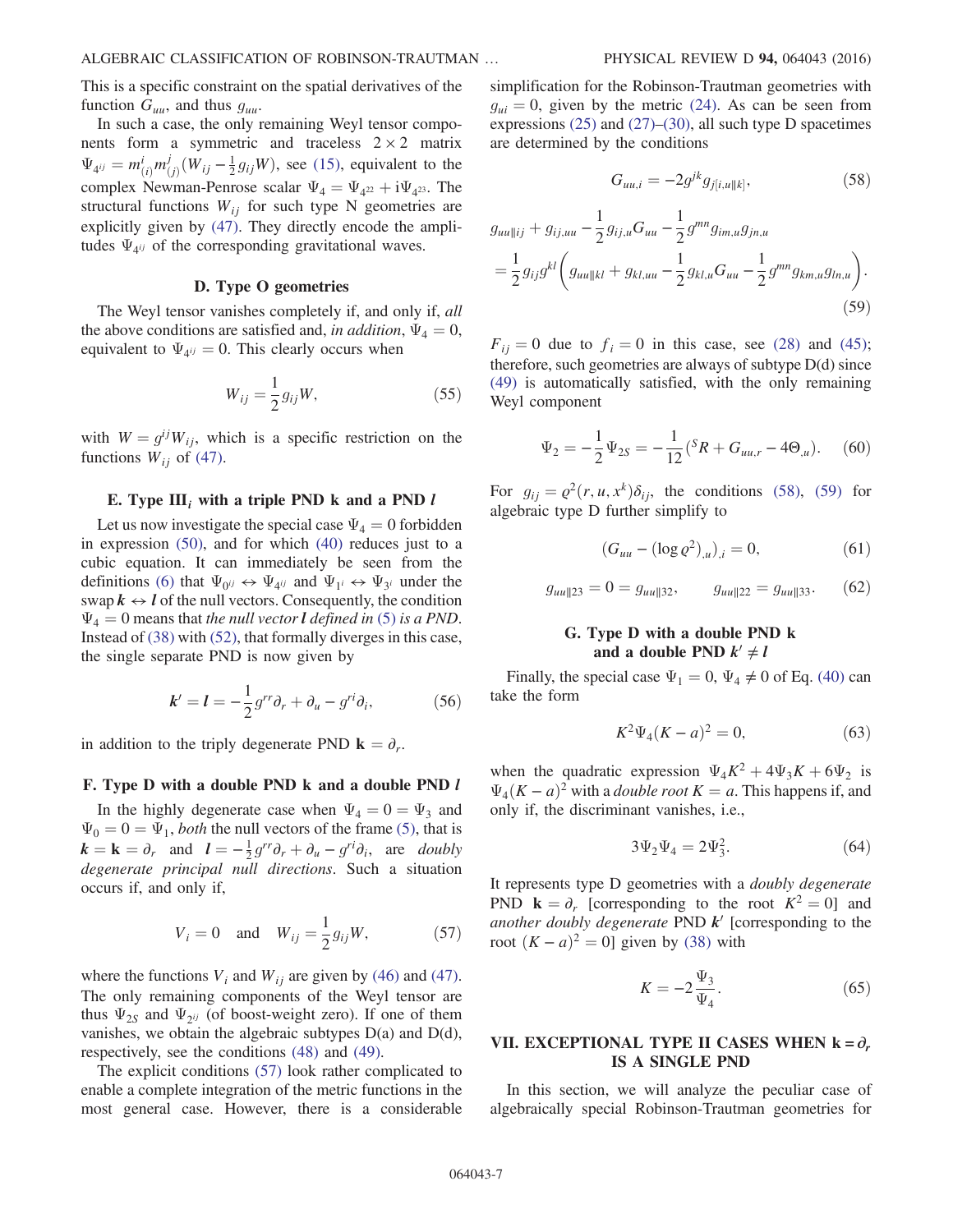<span id="page-7-0"></span>which the optically privileged null vector field  $\mathbf{k} = \partial_r$ remains a single (nondegenerate) PND while there is another null direction which is doubly or possibly triply degenerate PND of the Weyl tensor. As shown in Sec. [V,](#page-4-0) such a situation occurs if, and only if,  $\Psi_1 \neq 0$  and

$$
27(\Psi_1^2 \Psi_4^2 - 4\Psi_1 \Psi_2 \Psi_3 \Psi_4 + 2\Psi_2^3 \Psi_4) + 64\Psi_1 \Psi_3^3 - 36\Psi_2^2 \Psi_3^2 = 0.
$$
 (66)

According to the value of  $\Psi_4$ , we distinguish two cases:

# A. Case  $\Psi_4 = 0$ : The vector *l* is a PND

<span id="page-7-1"></span>In the case when  $\Psi_4 = 0$ , the null vector field  $l = -\frac{1}{2}g^{rr}\partial_r + \partial_u - g^{ri}\partial_i$  is a principal null direction (in addition to the single PND  $\mathbf{k} = \partial_i$ ) see Sec. VLE The addition to the single PND  $\mathbf{k} = \partial_r$ ), see Sec. [VI E.](#page-6-1) The condition [\(66\)](#page-7-0) for the algebraically special spacetime (i.e., type II admitting a degenerate PND) simplifies substantially to

$$
9\Psi_2^2\Psi_3^2 = 16\Psi_1\Psi_3^3. \tag{67}
$$

There are now three possible subcases of such geometries:

# 1. Subcase  $\Psi_3 \neq 0$  with a single PND l

<span id="page-7-2"></span>In such a case, the principal null directions  $\mathbf{k} = \partial_r$  and l given by [\(56\)](#page-6-6) are both single, so that the remaining distinct PND must be a doubly degenerate. Indeed, the key equation [\(39\)](#page-4-5) reduces to

$$
2\Psi_3 K^2 + 3\Psi_2 K + 2\Psi_1 = 0.
$$
 (68)

The discriminant  $9\Psi_2^2 - 16\Psi_1\Psi_3$  of this quadratic equation vanishes due to [\(67\)](#page-7-1), so that there is a double root

$$
K = -\frac{3\Psi_2}{4\Psi_3},\tag{69}
$$

uniquely determining the additional double PND  $k<sup>1</sup>$ via [\(38\).](#page-4-4)

### 2. Subcase  $\Psi_3 = 0$ ,  $\Psi_2 \neq 0$  with a double PND l

Clearly, the vector field  $l$  given by [\(56\)](#page-6-6) is now a *doubly* degenerate PND, and the key equation [\(68\)](#page-7-2) reduces to  $3\Psi_2K + 2\Psi_1 = 0$ . The additional single PND k<sup>t</sup> is thus determined by [\(38\)](#page-4-4) with

$$
K = -\frac{2\Psi_1}{3\Psi_2}.\t(70)
$$

#### 3. Subcase  $\Psi_3 = 0$ ,  $\Psi_2 = 0$  with a triple PND l (type III)

The only nonvanishing Weyl scalar is  $\Psi_1$ . This means that the optically privileged null vector field  $\mathbf{k} = \partial_r$  is a single (nondegenerate) PND while the null vector field

 $\mathbf{l} = -\frac{1}{2}g^{rr}\partial_r + \partial_u - g^{ri}\partial_i$  is triply degenerate principal null direction of the Weyl tensor direction of the Weyl tensor.

# B. Case  $\Psi_4 \neq 0$ : The vector l is not a PND

This seems to be the most peculiar situation. Although the condition [\(66\)](#page-7-0) is now very complicated when we explicitly substitute the structural functions [\(16\)](#page-2-3)–[\(20\)](#page-3-0) using [\(9\)](#page-2-8) and  $(11)$ – $(15)$ , it is still possible to determine the corresponding multiple PND, distinct from  $\mathbf{k} = \partial_r$ .

<span id="page-7-3"></span>Indeed, the fundamental quartic equation [\(39\)](#page-4-5) whose three roots  $K \neq 0$  determine the remaining three PNDs must have the following factorized form:

$$
K\Psi_4(K-a)^2(K-b) = 0.
$$
 (71)

<span id="page-7-4"></span>By comparing the coefficients of different powers of  $K$  in [\(39\)](#page-4-5) and [\(71\),](#page-7-3) we obtain three conditions

$$
2a + b = A
$$
,  $a^2 + 2ab = B$ ,  $a^2b = C$ , (72)

where

$$
A = -4\frac{\Psi_3}{\Psi_4}, \qquad B = 6\frac{\Psi_2}{\Psi_4}, \qquad C = -4\frac{\Psi_1}{\Psi_4}.
$$
 (73)

<span id="page-7-5"></span>The first two conditions imply  $b = A - 2a$  and thus  $3a^2 - 2Aa + B = 0$ , so that

$$
a = \frac{1}{3}(A \pm \sqrt{A^2 - 3B}), \qquad b = \frac{1}{3}(A \mp 2\sqrt{A^2 - 3B}).
$$
\n(74)

Straightforward calculation now shows that the third condition of [\(72\)](#page-7-4) is automatically satisfied provided the relation [\(66\)](#page-7-0) is applied, selecting just one of the possible signs (upper or lower) in [\(74\)](#page-7-5). For example, when  $A > 0$ ,  $B = 0$  the first relation [\(74\)](#page-7-5) reduces to  $a = \frac{1}{3}(A \pm A)$ . This excludes the lower sign because with  $a = 0$  the condition  $a^2b = C \neq 0$  of [\(72\)](#page-7-4) can not be satisfied.

We also assume  $b \neq 0$  since the case  $b = 0$  of [\(71\)](#page-7-3), implying  $C = 0 \Leftrightarrow \Psi_1 = 0$ , represents type D Robinson-Trautman geometries discussed in Sec. [VI G](#page-6-7). Notice that for  $\Psi_1 = 0$  the condition [\(66\)](#page-7-0) reduces to  $3\Psi_2\Psi_4 = 2\Psi_3^2 \Leftrightarrow$ <br> $A^2 = AB$ , which is exactly the condition (64)  $A^2 = 4B$ , which is exactly the condition [\(64\).](#page-6-8)

# 1. Subcase  $a \neq b$  with a double PND  $k' \neq l$  (type II)

In such a case, we have a specific unique solution for the principal null directions: there is a doubly degenerate PND  $k' \neq l$  given by  $K = a \neq 0$ , and a different single PND given by  $K = b \neq 0$ . These are both distinct from the optically privileged single PND  $\mathbf{k} = \partial_r$  (and also distinct from  $\mathbf{l} = -\frac{1}{2}g^{rr}\partial_r + \partial_u - g^{ri}\partial_i$ ).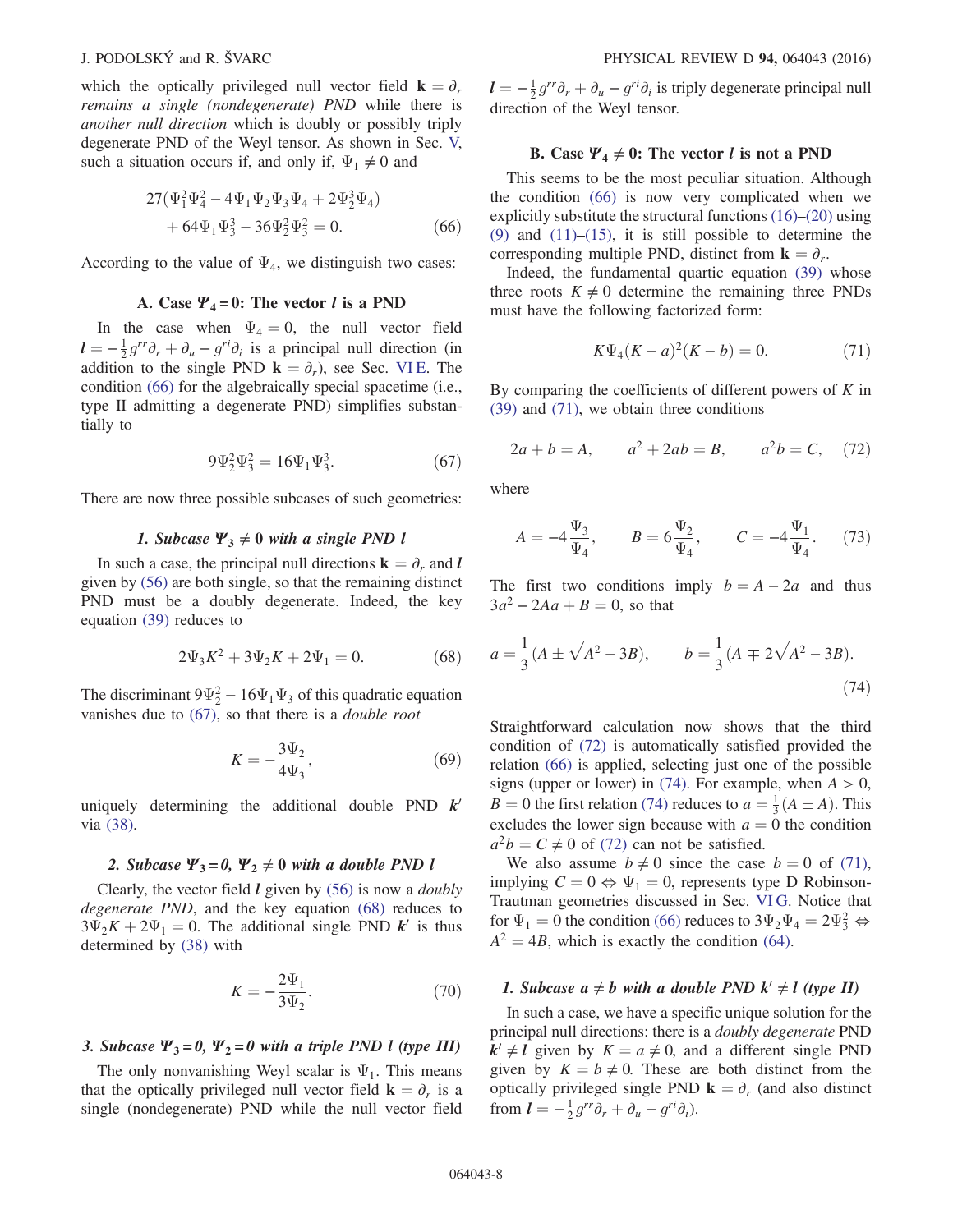# 2. Subcase  $a = b$  with a triple PND  $k' \neq l$  (type III)

In the special case  $a = b \Leftrightarrow A^2 = 3B \neq 0$ , the fundamental quartic equation [\(71\)](#page-7-3) takes the form

$$
K\Psi_4(K-a)^3 = 0.
$$
 (75)

Clearly, there is the optically privileged single PND  $\mathbf{k} = \partial_r$ and a *triply degenerate* PND  $k' \neq l$  given by  $K = a = \frac{1}{3}A$ , that is that is

$$
K = -\frac{4\Psi_3}{3\Psi_4}.\tag{76}
$$

Such type III geometries occur if, and only if,  $A^2 = 3B$ which is equivalent to

$$
8\Psi_3^2 = 9\Psi_2\Psi_4,\t\t(77)
$$

<span id="page-8-0"></span>with  $\Psi_4$ ,  $\Psi_3$ ,  $\Psi_2$ ,  $\Psi_1$  all nonvanishing.

# VIII. THE KUNDT GEOMETRIES

We would like to emphasize at this point that all the conditions and expressions for specific algebraic types of the Weyl tensor presented in previous Secs. IV–[VII](#page-2-0) are also valid for the Kundt geometries with vanishing expansion of the nontwisting, shear-free null vector field  $\mathbf{k} = \partial_r$ : it just suffices to set  $\Theta = 0$ . In view of [\(2\)](#page-1-5), [\(21\)](#page-3-3), [\(22\)](#page-3-4) this immediately implies

$$
G_{ij} = g_{ij,r} = 0,\t\t(78)
$$

$$
G_{ui} = g_{ui,r},\tag{79}
$$

$$
G_{uu} = g_{uu,r},\tag{80}
$$

<span id="page-8-1"></span>and, without loss of generality, [\(3\)](#page-1-4) simplifies to  $g_{ii}(u, x^k) = \varrho^2(u, x^k) \delta_{ii}.$ 

### IX. APPLICATION OF OUR RESULTS ON EXPLICIT EXAMPLES

We will now illustrate the usefulness of these general results concerning algebraic classification of Robinson-Trautman geometries on several interesting classes of such spacetimes.

## A. Algebraically special spacetimes in Einstein's general relativity

Algebraically special spacetimes of the Robinson-Trautman class in Einstein's theory of gravity have been extensively studied for decades since their introduction in the original papers [\[1,2\]](#page-14-0). These classic results are summarized—and specific references are given—in the monographs [\[5,6\],](#page-14-2) namely in Chaps. 28 and 19, respectively (see also [8–[10,21\]](#page-14-5) for more recent results).

They include *vacuum* spacetimes, possibly with any value of the *cosmological constant*  $\Lambda$ , aligned *electromag*netic field, or pure radiation field (null fluid). Indeed, the Goldberg–Sachs theorem and its generalizations guarantee that all such Robinson-Trautman geometries must be algebraically special, with the optically privileged null vector field  $\mathbf{k} = \partial_r$  (at least) doubly degenerate PND, that is the case  $\Psi_1 = 0$  described in Sec. [VI.](#page-4-1) The corresponding metrics can always be written in the form

<span id="page-8-5"></span>
$$
ds2 = gij(r, u, xk)dxidxj – 2dudr + guu(r, u, xk)du2,
$$
\n(81)

<span id="page-8-4"></span>which is the line element [\(1\)](#page-1-2) with  $g_{ui} = 0$ , i.e., [\(24\)](#page-3-6). In such a case, the key functions determining the algebraic structure of the spacetimes take simple explicit forms

<span id="page-8-9"></span>
$$
N_i = \Theta_{,i} = 0,\tag{82}
$$

$$
S = \frac{1}{2}S_R + \frac{1}{2}G_{uu,r} - 2\Theta_{,u},
$$
\n(83)

$$
F_{ij} = 0,\t\t(84)
$$

$$
V_i = -\frac{1}{2}G_{uu,i} - g^{jk}g_{j[i,u||k]},
$$
\n(85)

<span id="page-8-3"></span>
$$
W_{ij} = -\frac{1}{2} g_{uu||ij} - \frac{1}{2} g_{ij,uu} + \frac{1}{4} g_{ij,u} G_{uu} + \frac{1}{4} g^{kl} g_{ik,u} g_{jl,u},
$$
\n(86)

<span id="page-8-2"></span>see [\(26\)](#page-3-9)–[\(30\)](#page-3-8). Let us also recall relation [\(31\),](#page-3-10) namely that it is always possible to assume

$$
g_{ij} = \varrho^2(r, u, x^k) \delta_{ij}, \qquad (87)
$$

in which case, using [\(23\)](#page-3-11) with the Christoffel symbols  ${}^{S}\Gamma^l_{ik}$ for the spatial metric [\(87\),](#page-8-2)

$$
g^{jk}g_{j[i,u||k]} = -(\log \varrho)_{,ui},\tag{88}
$$

<span id="page-8-6"></span>and  $g_{uu||ij}$  in [\(86\)](#page-8-3) can also easily be evaluated, yielding

$$
g_{uu||22} = g_{uu,22} - g_{uu,2} (\log \varrho)_{,2} + g_{uu,3} (\log \varrho)_{,3},
$$
 (89)

<span id="page-8-7"></span>
$$
g_{uu||33} = g_{uu,33} + g_{uu,2} (\log \varrho)_{,2} - g_{uu,3} (\log \varrho)_{,3},
$$
 (90)

$$
g_{uu||23} = g_{uu,23} - g_{uu,2} (\log \varrho)_{,3} - g_{uu,3} (\log \varrho)_{,2} = g_{uu||32}.
$$
\n(91)

<span id="page-8-8"></span>Moreover, the vectors  $m_{(i)}$  have simple components  $m_{(i)}^k = \varrho^{-1} \delta_i^k$ , so that the null frame [\(5\)](#page-2-1) is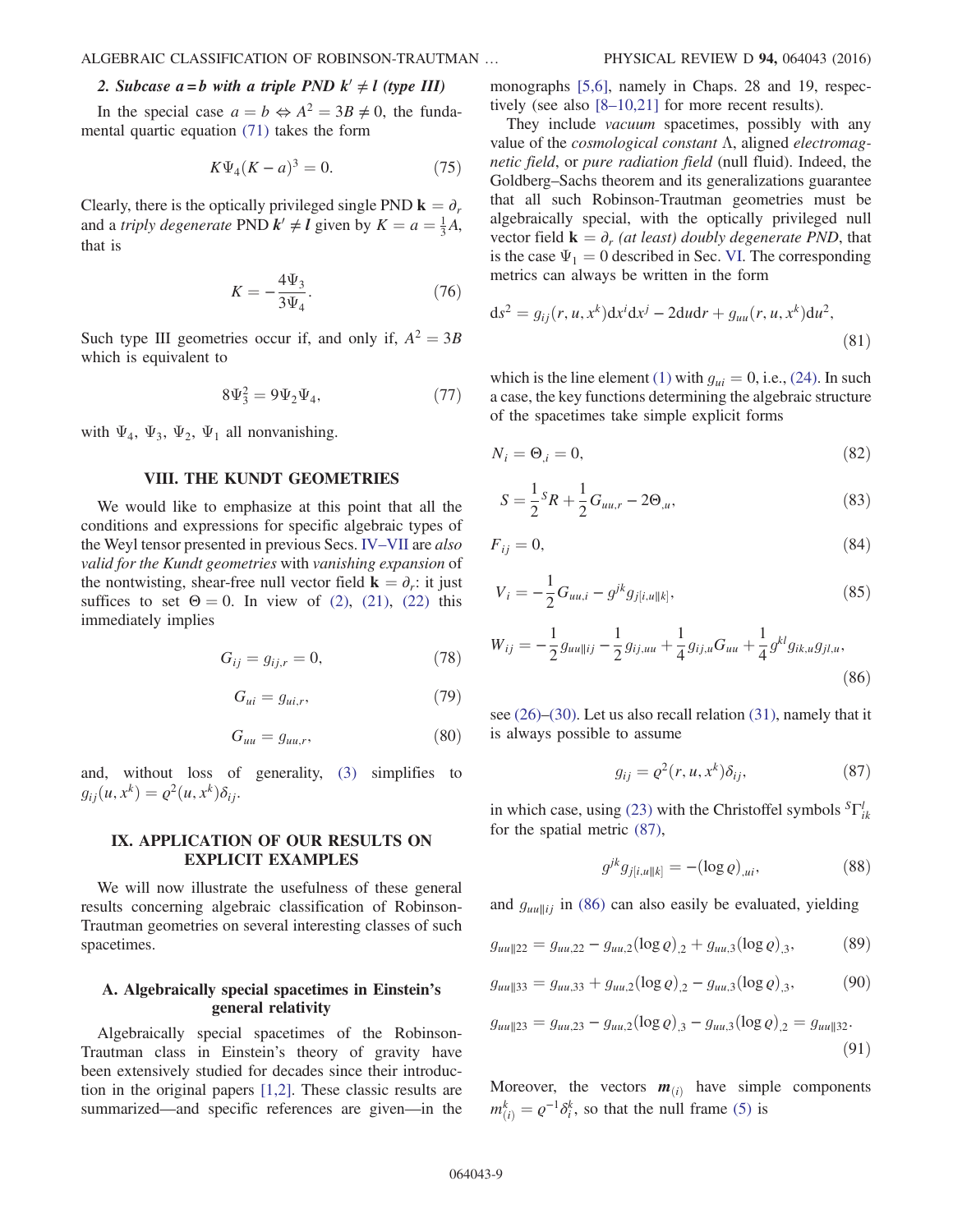$$
\boldsymbol{k} = \partial_r, \qquad \boldsymbol{l} = \frac{1}{2} g_{uu} \partial_r + \partial_u, \qquad \boldsymbol{m}_{(i)} = \varrho^{-1} \partial_i. \quad (92)
$$

<span id="page-9-0"></span>In this frame, the only nonvanishing Weyl scalars [see expressions  $(11)–(15)$  $(11)–(15)$ ] are

$$
\Psi_{2S} = \frac{1}{3}S,\tag{93}
$$

$$
\Psi_{3^i} = \frac{1}{2} \varrho^{-1} V_i,
$$
\n(94)

$$
\Psi_{4^{ij}} = \varrho^{-2} \left( W_{ij} - \frac{1}{2} \delta_{ij} \delta^{kl} W_{kl} \right). \tag{95}
$$

Since  $W_{ij} = -\frac{1}{2} g_{uu|ij} + \frac{1}{4} \delta_{ij} [(\varrho^{-1}(\varrho^2)_{,u})^2 - 2(\varrho^2)_{,uu} +$  $(\varrho^2)_{,\mu} G_{uu}$ , we clearly have

<span id="page-9-1"></span>
$$
\Psi_{4^{22}} = \frac{1}{2}\varrho^{-2}(W_{22} - W_{33}) = \frac{1}{4}\varrho^{-2}(g_{uu||33} - g_{uu||22}), \quad (96)
$$

$$
\Psi_{4^{23}} = \varrho^{-2} W_{23} = -\frac{1}{2} \varrho^{-2} g_{uu||23}.
$$
 (97)

<span id="page-9-10"></span>Recall that  $\Psi_{4^{33}} = -\Psi_{4^{22}}$  and  $\Psi_{4^{23}} = \Psi_{4^{32}}$ .

## 1. Spacetimes of the Ricci type I

Almost all algebraically special Robinson-Trautman spacetimes studied in general relativity so far have had a special form of the energy-momentum tensor  $T_{ab}$  such that in the null frame its highest boost weight vanishesnamely, that it satisfies the condition

$$
T_{ab}k^ak^b = T_{rr} = 0.
$$
 (98)

Due to Einstein's equations and the fact that  $g_{rr} = 0$ , this immediately implies  $R_{rr} = R_{ab}k^a k^b = 0$ , i.e., the spacetimes are of aligned Ricci type I. Since  $R_{rr} =$  $-2(\Theta_{r} + \Theta^{2})$ , this puts a constraint  $\Theta_{r} = -\Theta^{2}$  on the expansion function which can readily be integrated as  $\Theta = (r + \psi(u, x^i))^{-1}$ . Since  $\Theta_{i,j} = 0$ , see [\(82\),](#page-8-4) the integra-<br>tion function  $w$  must be independent of the spatial coortion function  $\psi$  must be independent of the spatial coordinates  $x^i$ . However, any such function  $\psi(u)$  can be removed<br>by the gauge transformation  $r \to r - \psi(u)$  of the metric (8.1) by the gauge transformation  $r \to r - \psi(u)$  of the metric [\(81\)](#page-8-5). Without loss of generality, we thus obtain, using [\(3\)](#page-1-4),

<span id="page-9-9"></span>
$$
\Theta = \frac{1}{r} \quad \Leftrightarrow \quad \varrho = \frac{r}{P(u, x^i)},\tag{99}
$$

<span id="page-9-3"></span><span id="page-9-2"></span>and the key Weyl scalars [\(93\)](#page-9-0)–[\(97\)](#page-9-1) reduce to

$$
\Psi_{2S} = \frac{1}{6} (G_{uu,r} + {}^{S}R), \tag{100}
$$

$$
\Psi_{3^i} = -\frac{P}{4r}(G_{uu,i} + 2(\log \varrho)_{,ui}),\tag{101}
$$

<span id="page-9-4"></span>
$$
\Psi_{4^{22}} = \frac{P^2}{4r^2} (g_{uu||33} - g_{uu||22}), \tag{102}
$$

$$
\Psi_{4^{23}} = -\frac{P^2}{2r^2} g_{uu||23}.
$$
\n(103)

<span id="page-9-6"></span><span id="page-9-5"></span>For an important large class of Robinson-Trautman (electro) vacuum spacetimes with  $\Lambda$ , the metric coefficient  $g_{uu}$  takes the explicit form

$$
g_{uu} = -\mathcal{K} + 2r(\log P)_{,u} + \frac{2m}{r} - \kappa \frac{|Q|^2}{2r^2} + \frac{\Lambda}{3}r^2 \tag{104}
$$

<span id="page-9-11"></span>[see expressions (28.8), (28.37), (28.78) in [\[5\]](#page-14-2), or [\[8,9\]](#page-14-5) ]. Here

$$
\mathcal{K} \equiv \Delta \log P = \frac{s_R}{2} r^2 \tag{105}
$$

is the Gaussian curvature of the transverse 2-space with the metric  $g_{ij} = (r^2/P^2)\delta_{ij}$ , and  $\Delta$  is the corresponding Laplace operator (in fact,  ${}^S R = \mathcal{R}r^{-2}$ , where  $\mathcal R$  is the Ricci scalar calculated with respect to the  $r$ -independent part of the spatial metric  $g_{ij}$ , that is  $P^{-2}\delta_{ij}$ ). The parameter  $m$  represents the mass while  $Q$  typically represents the charge. In view of [\(22\)](#page-3-4), the function  $G_{uu} = g_{uu,r}$  –  $(2/r)g_{uu}$  is thus

$$
G_{uu} = -2(\log P)_{,u} + \frac{2\mathcal{K}}{r} - \frac{6m}{r^2} + 2\kappa \frac{|Q|^2}{r^3}.
$$
 (106)

<span id="page-9-7"></span>Putting this into expressions [\(100\),](#page-9-2) [\(101\),](#page-9-3) and relations [\(89\)](#page-8-6)–[\(91\)](#page-8-7) where now  $(\log \varrho)_i = -(\log P)_i$  into [\(102\)](#page-9-4), [\(103\)](#page-9-5), we finally obtain

$$
\Psi_{2S} = \frac{2m}{r^3} - \kappa \frac{|Q|^2}{r^4},\tag{107}
$$

$$
\Psi_{3^i} = -\frac{P}{2r} \left( \frac{\mathcal{K}}{r} - \frac{3m}{r^2} + \kappa \frac{|\mathcal{Q}|^2}{r^3} \right)_{,i},\tag{108}
$$

$$
\Psi_{4^{22}} = \frac{P^2}{4r^2} \left( (g_{uu,33} - g_{uu,22}) - 2g_{uu,2} (\log P)_{,2} + 2g_{uu,3} (\log P)_{,3} \right),
$$
\n(109)

<span id="page-9-8"></span>
$$
\Psi_{4^{23}} = -\frac{P^2}{2r^2} (g_{uu,23} + g_{uu,2} (\log P)_{,3} + g_{uu,3} (\log P)_{,2}),
$$
\n(110)

where  $g_{uu}$  is given by [\(104\).](#page-9-6)

In literature it has been a common approach to use a complex notation for the two transverse spatial coordinates  $x^k$ , namely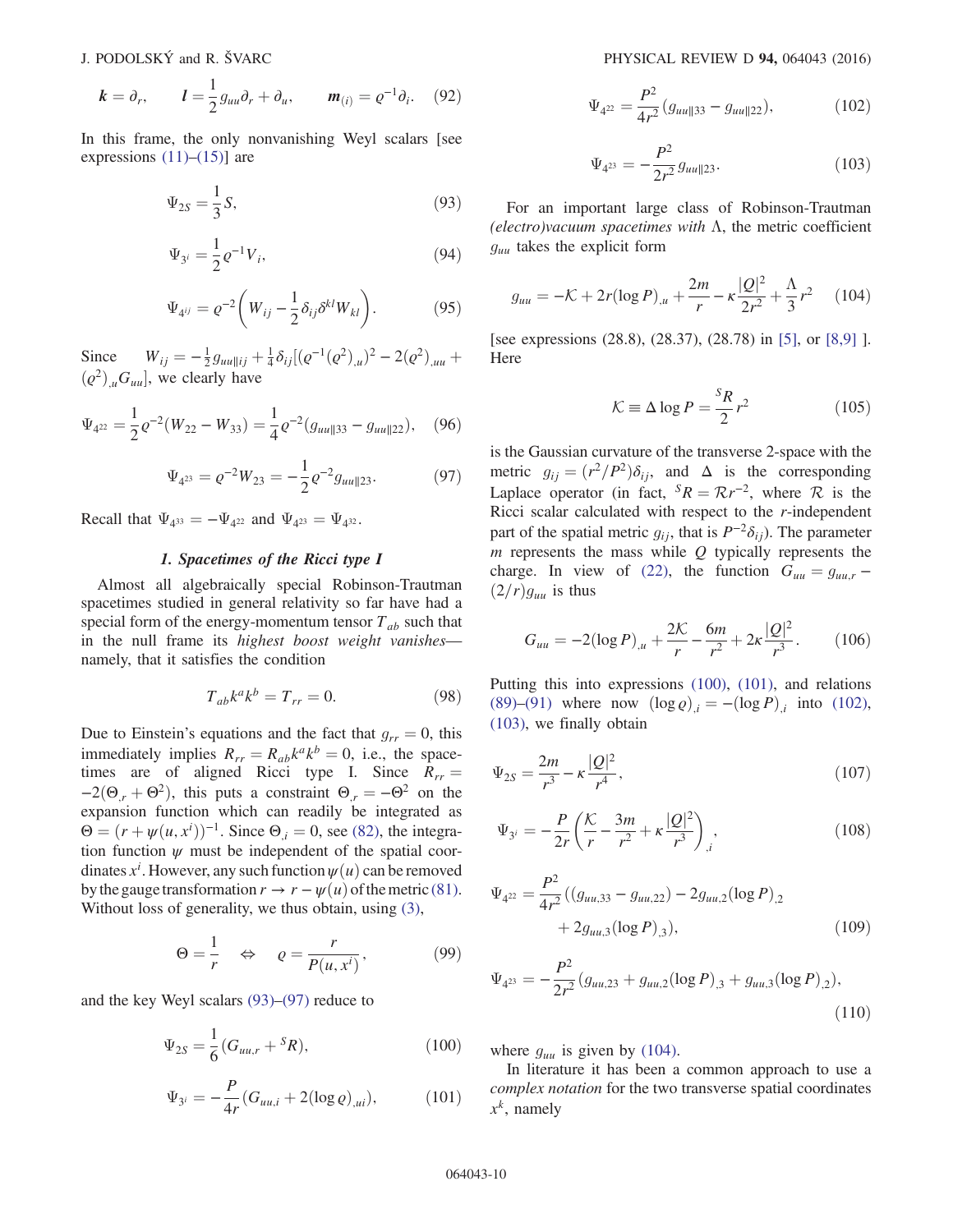ALGEBRAIC CLASSIFICATION OF ROBINSON-TRAUTMAN … PHYSICAL REVIEW D 94, 064043 (2016)

$$
\zeta = \frac{1}{\sqrt{2}} (x^2 + ix^3)
$$
, so that  $\partial_{\zeta} = \frac{1}{\sqrt{2}} (\partial_2 - i \partial_3)$ . (111)

<span id="page-10-6"></span>The metric [\(81\)](#page-8-5) thus becomes

$$
ds^{2} = 2\frac{r^{2}}{P^{2}}d\zeta d\bar{\zeta} - 2du dr + \left[ -\mathcal{K} + 2r(\log P)_{,u} + \frac{2m}{r} - \kappa \frac{|Q|^{2}}{2r^{2}} + \frac{\Lambda}{3}r^{2} \right] du^{2},
$$
\n(112)

with  $P^2(u, \zeta, \bar{\zeta})$ . The only nonvanishing Weyl scalars in the complex null frame (8) (92) that is complex null frame [\(8\),](#page-2-7) [\(92\)](#page-8-8), that is

$$
k = \partial_r
$$
,  $l = \frac{1}{2} g_{uu} \partial_r + \partial_u$ ,  $m = \frac{P}{r} \partial_\zeta$ , (113)

<span id="page-10-9"></span>are immediately obtained using  $(9)$  and  $(107)$ – $(110)$  as

$$
\Psi_2 = -\frac{m}{r^3} + \kappa \frac{|Q|^2}{2r^4},\tag{114}
$$

<span id="page-10-7"></span>
$$
\Psi_3 = -\frac{P}{2r^2} \mathcal{K}_{,\bar{\zeta}} + \frac{3P}{2r^3} m_{,\bar{\zeta}} - \frac{\kappa P}{2r^4} (|Q|^2)_{,\bar{\zeta}},\tag{115}
$$

<span id="page-10-8"></span>
$$
\Psi_4 = -\frac{1}{2r^2} (P^2 g_{uu,\bar{\zeta}})_{,\bar{\zeta}}
$$
  
= 
$$
\frac{1}{2r^2} (P^2 \mathcal{K}_{,\bar{\zeta}})_{,\bar{\zeta}} - \frac{1}{r} (P^2 (\log P)_{,u\bar{\zeta}})_{,\bar{\zeta}}
$$
  

$$
-\frac{1}{r^3} (P^2 m_{,\bar{\zeta}})_{,\bar{\zeta}} + \frac{\kappa}{4r^4} (P^2 (|Q|^2)_{,\bar{\zeta}})_{,\bar{\zeta}}.
$$
(116)

These Newman-Penrose scalars are in full agreement with expressions (28.10) and (28.38) in [\[5\].](#page-14-2)

#### <span id="page-10-10"></span>2. Spacetimes of a general Ricci type: Scalar field

<span id="page-10-0"></span>Recently, an interesting Robinson-Trautman solution with minimally coupled free scalar field  $\phi$  was found and studied in [\[11\].](#page-14-8) It satisfies the Einstein equations  $R_{ab} - \frac{1}{2} R g_{ab} = T_{ab}$  where  $T_{ab} = \phi_{,a} \phi_{,b} - \frac{1}{2} g_{ab} g^{cd} \phi_{,c} \phi_{,d}$ <br>(or equivalently  $R_{,a} = \phi_{,a} \phi_{,a}$ ) and  $\Box \phi = 0$ . The explicit (or, equivalently,  $R_{ab} = \phi_{a} \phi_{b}$ ), and  $\Box \phi = 0$ . The explicit metric is

$$
ds^{2} = \frac{r^{2}U^{2} - C^{2}}{Up^{2}(x, y)}(dx^{2} + dy^{2}) - 2du dr - \left[\frac{k(x, y)}{U} + r\frac{U_{,u}}{U}\right]du^{2},
$$
\n(117)

<span id="page-10-4"></span><span id="page-10-2"></span>with

$$
U(u) = \gamma \exp(\omega^2 u^2 + \eta u), \qquad (118)
$$

$$
\Delta \log p = k, \qquad \Delta k = 4C^2 \omega^2, \tag{119}
$$

$$
\phi(r, u) = \frac{1}{\sqrt{2}} \log \left( \frac{rU - C}{rU + C} \right),\tag{120}
$$

<span id="page-10-3"></span>where C,  $\gamma$ ,  $\omega$ ,  $\eta$  are positive constants. For  $C = 0$ , the scalar field vanishes,  $\phi = 0$ , and vacuum spacetime is recovered by solving the standard Robinson-Trautman field equation  $\Delta\Delta \log p = 0$  (with  $m = 0$ , see [\[5,6\]\)](#page-14-2). Notice also that  $\phi \to 0$  as  $u \to \infty$ .

<span id="page-10-1"></span>In fact, we now rewrite this solution using the gauge transformation

$$
u = F(\bar{u}), \qquad r = \frac{\bar{r}}{F_{,\bar{u}}}, \quad \text{where}
$$
  

$$
F_{,\bar{u}} = \sqrt{U} \Rightarrow \bar{u}(u) = \frac{1}{\sqrt{\gamma}} \int \exp\left(-\frac{\omega^2}{2}u^2 - \frac{\eta}{2}u\right) du,
$$
(121)

<span id="page-10-5"></span>after which the metric [\(117\)](#page-10-0) takes an alternative form

$$
ds^{2} = \frac{\bar{r}^{2} - C^{2}U^{-1}}{p^{2}(x, y)}(dx^{2} + dy^{2}) - 2d\bar{u}d\bar{r} - k(x, y)d\bar{u}^{2}.
$$
\n(122)

This looks simpler, however at the expense of a more complicated form of the function  $U(\bar{u})$  which is obtained by substituting the transcendent function  $u(\bar{u})$  from [\(121\)](#page-10-1) into [\(118\)](#page-10-2).

Now, it is obvious from [\(120\)](#page-10-3) that

$$
R_{ab}k^{a}k^{b} = R_{rr} = T_{rr} = (\phi_{,r})^{2} = \frac{2C^{2}U^{2}}{(r^{2}U^{2} - C^{2})^{2}} \neq 0,
$$
\n(123)

so that the highest boost weight of the scalar field energymomentum tensor  $T_{ab}$  is nonvanishing, and consequently, the corresponding Robinson-Trautman spacetime is of a general Ricci type.

Comparing  $(117)$  with  $(81)$ ,  $(87)$  we infer

$$
\varrho^{2}(r, u, x, y) = \frac{r^{2}U^{2} - C^{2}}{Up^{2}(x, y)},
$$

$$
g_{uu}(r, u, x, y) = -\frac{k(x, y)}{U} - r\frac{U_{,u}}{U}.
$$
(124)

The corresponding expansion scalar  $\Theta = \rho_r/\rho =$  $\frac{1}{2}(\varrho^2)$ ,  $\varrho^2$  is thus

$$
\Theta = \frac{rU^2}{r^2U^2 - C^2} \Rightarrow \Theta_{,i} = 0, \quad \Theta_{,u} = -\frac{2C^2rUU_{,u}}{(r^2U^2 - C^2)^2},
$$
\n(125)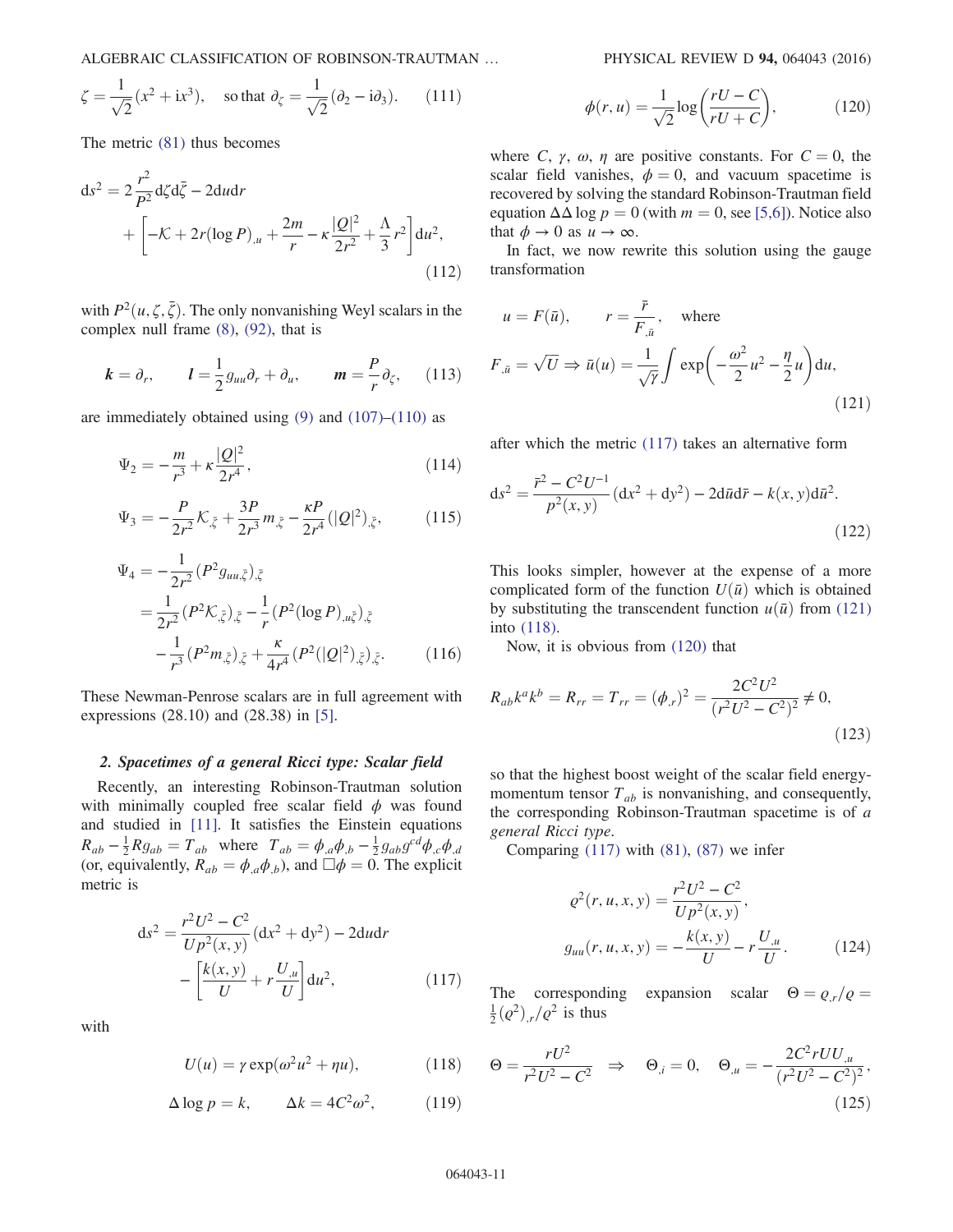and since  $\Psi_{1^i} = \frac{1}{2} \varrho^{-1} N_i = \frac{1}{2} \varrho^{-1} \Theta_{i,j} = 0$ , the spacetime is  $(\alpha t \text{ least})$  of Wayl time  $H$ (at least) of Weyl type II.

Notice also that for  $C = 0$ , we obtain  $\Theta = 1/r$  and recover the vacuum case [\(99\)](#page-9-9), and the same behavior is obtained for a general C as  $r \to \infty$ . Due to [\(22\),](#page-3-4)

$$
G_{uu} = \frac{r^2 U^2 + C^2}{r^2 U^2 - C^2} \frac{U_{,u}}{U} + \frac{2krU}{r^2 U^2 - C^2}.
$$
 (126)

Evaluating  $G_{uu,r}$ ,  $G_{uu,i}$ , using expressions [\(83\)](#page-8-9)–[\(97\)](#page-9-1) where  $(\log \varrho)_{u} = 0$ ,  $(\log \varrho)_{i} = -(\log p)_{i}$ ,  $g_{ij} = (\varrho^2)_{u} \delta_{ij}$ , and the identity

$$
{}^{S}R = \frac{2kU}{r^{2}U^{2} - C^{2}},
$$
\n(127)

we obtain

$$
\Psi_{2S} = \frac{2}{3} C^2 U \frac{r U_{,\mu} - k}{(r^2 U^2 - C^2)^2},\tag{128}
$$

$$
\Psi_{3^i} = -\frac{rU^{3/2}p}{2(r^2U^2 - C^2)^{3/2}}k_{,i},\tag{129}
$$

$$
\Psi_{4^{22}} = \frac{p^2}{4(r^2U^2 - C^2)}((k_{.22} - k_{.33})
$$
  
+ 2k<sub>.2</sub>(log p)<sub>.2</sub> - 2k<sub>.3</sub>(log p)<sub>.3</sub>), (130)

$$
\Psi_{4^{23}} = \frac{p^2}{2(r^2U^2 - C^2)} (k_{,23} + k_{,2} (\log p)_{,3} + k_{,3} (\log p)_{,2}).
$$
\n(131)

<span id="page-11-2"></span><span id="page-11-0"></span>The corresponding Newman-Penrose scalars [\(9\)](#page-2-8) are

$$
\Psi_2 = \frac{1}{3} C^2 U \frac{k - r U_{,\mu}}{(r^2 U^2 - C^2)^2},\tag{132}
$$

$$
\Psi_3 = -\frac{rU^{3/2}p}{2(r^2U^2 - C^2)^{3/2}}k_{,\bar{\zeta}},\tag{133}
$$

$$
\Psi_4 = \frac{1}{2(r^2U^2 - C^2)}(p^2k_{,\bar{\zeta}})_{,\bar{\zeta}}.\tag{134}
$$

<span id="page-11-1"></span>They agree with [\[11\]](#page-14-8) with identification  $\zeta = \frac{1}{\sqrt{2}}(x + iy)$ and  $\Psi_2 \leftrightarrow -\bar{\Psi}_2$ ,  $\Psi_3 \leftrightarrow -\bar{\Psi}_1$ ,  $\Psi_4 \leftrightarrow -\bar{\Psi}_0$  due to different choice of the null vectors and the sign convention of the Weyl tensor.

These Weyl scalars can be used for explicit discussion of the possible algebraic types of the Robinson-Trautman spacetimes with free scalar field [\(117\)](#page-10-0)–[\(120\)](#page-10-3). Clearly, the optically privileged vector field  $\mathbf{k} = \partial_r$  is a double PND of the Weyl tensor. Such type II spacetimes are fully classified in Sec. [VI](#page-4-1). For  $C \neq 0$ , however,  $\Psi_2 = 0 \Leftrightarrow k = 0 = U_{\mu}$ . From [\(119\),](#page-10-4) [\(118\)](#page-10-2) it then follows that  $\omega^2 = 0 \Rightarrow U(u) =$  $\gamma \exp(\eta u)$ , and  $U_{\mu} = 0$  requires  $\gamma \eta = 0$  which does not allow any nontrivial form  $U(u)$ . Therefore, there are no type III, N, or O solutions of the form  $(117)$ – $(120)$ , i.e., such spacetimes are of genuine type II or D.

The spacetimes are of type  $D$  if, and only if,  $3\Psi_2\Psi_4 = 2\Psi_3^2$ , see [\(64\)](#page-6-8). Using [\(132\)](#page-11-0)–[\(134\)](#page-11-1), this reads<br> $C^2(k - rL)(n^2k_1) = r^2L^2n^2(k_1)^2$ . The coefficients of  $C^2(k - rU_{,u})(p^2k_{,\bar{z}})_{,\bar{z}} = r^2U^2p^2(k_{,\bar{z}})^2$ . The coefficients of all powers of r must vanish, so that necessarily  $k_{\zeta} = 0$ .<br>Consequently, the specifier are of type  $D \leftrightarrow k = \text{const}$ . Consequently, the spacetimes are of type  $D \Leftrightarrow k = \text{const}$ , i.e., the transverse 2-space has a constant Gaussian curvature. The only nonvanishing Weyl scalar is

$$
\Psi_2 = \frac{1}{3} C^2 U \frac{k - rU_{,\mu}}{(r^2 U^2 - C^2)^2},\tag{135}
$$

and the two double degenerate PNDs are  $k = \partial_r$ ,  $l = -\frac{1}{2}(k + rU_{,u})/U\partial_r + \partial_u$ . Using the gauge [\(121\)](#page-10-1), such<br>type D metrics can be rewritten in the form (122) with type D metrics can be rewritten in the form [\(122\)](#page-10-5) with constant k. It is a warped-product spacetime, somewhat resembling direct-product (Kundt) type D electrovacuum spacetimes of Plebański and Hacyan [\[23\],](#page-14-18) see [\[6\].](#page-14-3)

<span id="page-11-3"></span>Notice finally that by setting  $C = 0$ , we recover (special) vacuum Robinson-Trautman spacetime, with the only nonvanishing Weyl scalars [\(133\),](#page-11-2) [\(134\)](#page-11-1)

$$
\Psi_3 = -\frac{p}{2r^2U^{3/2}}k_{,\bar{\zeta}}, \qquad \Psi_4 = \frac{1}{2r^2U^2}(p^2k_{,\bar{\zeta}})_{,\bar{\zeta}}.\tag{136}
$$

With the gauge transformation [\(121\),](#page-10-1) implying  $r = \bar{r}/\sqrt{U}$ , the line element (122) now reads the line element [\(122\)](#page-10-5) now reads

$$
ds^{2} = \frac{\bar{r}^{2}}{p^{2}}(dx^{2} + dy^{2}) - 2d\bar{u}d\bar{r} - k d\bar{u}^{2}.
$$
 (137)

This is the metric [\(112\)](#page-10-6) for the case  $P(x, y)$ ,  $m = 0 = Q$ ,  $\Lambda = 0$  if we identify  $\bar{r}/p = r/P$ , so that  $p = P\sqrt{U}$  and  $k = K$ . Substituting these relations into (136), we obtain  $k = \mathcal{K}$ . Substituting these relations into [\(136\),](#page-11-3) we obtain

$$
\Psi_3 = -\frac{P}{2\bar{r}^2} \mathcal{K}_{,\bar{\zeta}}, \qquad \Psi_4 = \frac{1}{2\bar{r}^2} (P^2 \mathcal{K}_{,\bar{\zeta}})_{,\bar{\zeta}}, \qquad (138)
$$

which are exactly the relations [\(115\)](#page-10-7), [\(116\)](#page-10-8) after dropping the bar over r. Such vacuum spacetimes are clearly of type III, N, or O.

# B. Algebraically general spacetimes in Einstein's general relativity

To our knowledge, an exact Robinson-Trautman-type solution of Einstein's field equations of *genuine type I is not* known. The authors would be grateful if anybody brings

<sup>&</sup>lt;sup>4</sup>There are typos in Eq. (5.2) of [\[11\],](#page-14-8) namely missing factors  $P$ and 2 in  $\Psi_0$ , and a missing factor 1/4 in  $\Psi_1$ .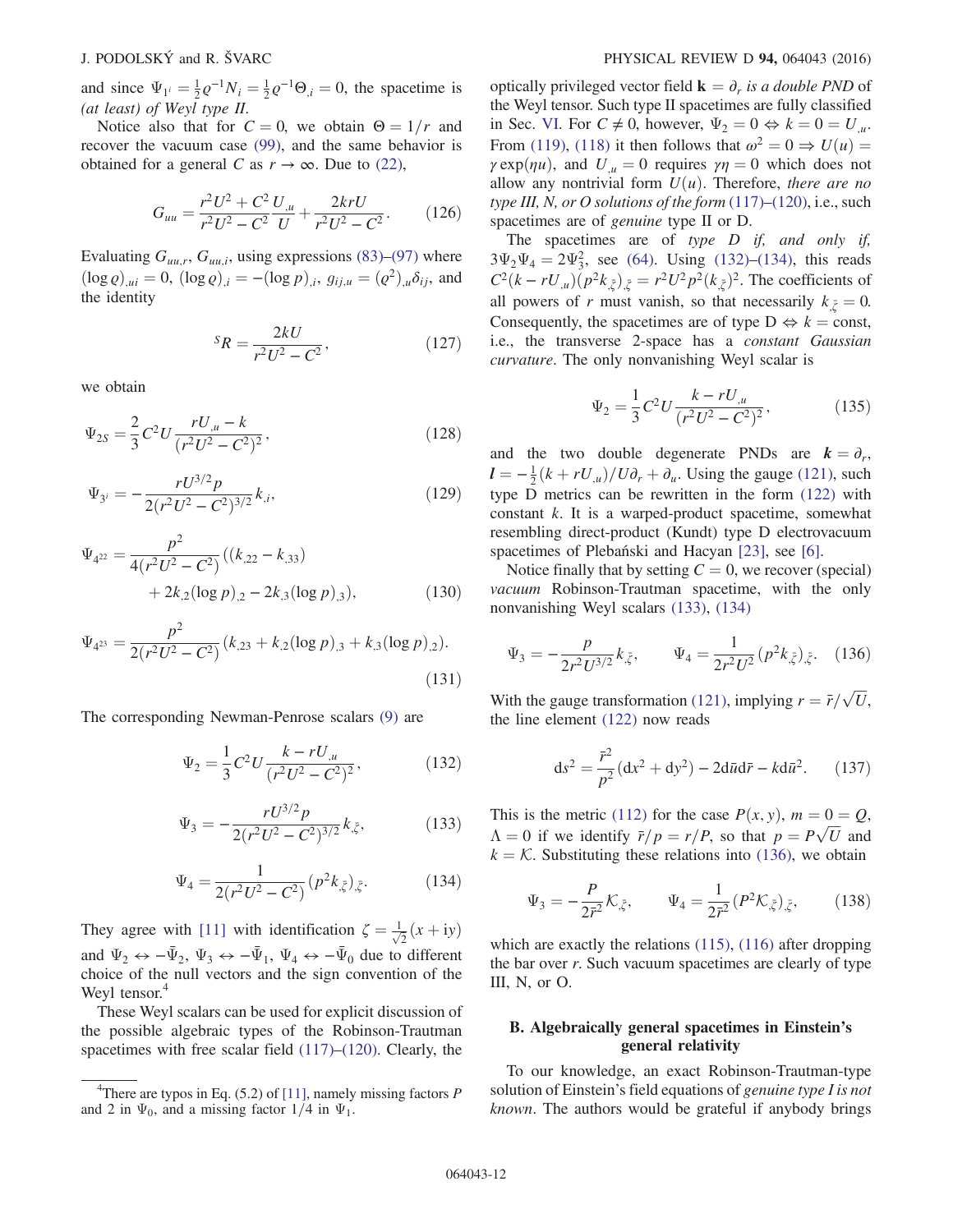our attention to an explicit example of such an interesting four-dimensional spacetime.

### <span id="page-12-8"></span>C. Black holes in the Einstein-Weyl gravity

As the last example of nontrivial Robinson-Trautman geometries, we will now investigate a remarkable class of static, spherically symmetric solutions representing black holes in the pure Einstein-Weyl gravity, presented last year in [\[13,14\]](#page-14-10). It was demonstrated by numerical methods that such a class contains further black hole solutions over and above the Schwarzschild solution.

The action of the Einstein-Weyl gravity contains an additional quadratic curvature term, namely  $I = \int (R - C)^{abcd}$  /  $\sqrt{-g}d^4$  *x* where  $\alpha$  is a constant. The corre- $\alpha C_{abcd}C^{abcd}$ ) $\sqrt{-g}d^4x$ , where  $\alpha$  is a constant. The corre-<br>constant field equations are then  $P = \frac{1}{2}R_x = 4\alpha P$ sponding field equations are then  $R_{ab} - \frac{1}{2}Rg_{ab} = 4\alpha B_{ab}$ ,<br>where  $B = (\nabla^c \nabla^d + 1 \nabla^d)G$  is the trees free Book where  $B_{ab} = (\nabla^c \nabla^d + \frac{1}{2} R^{cd}) C_{acbd}$  is the trace-free Bach<br>tensor. The static spherically symmetric ansatz of [13] tensor. The static, spherically symmetric ansatz of [\[13\]](#page-14-10) reads

<span id="page-12-0"></span>
$$
ds^{2} = -h(\bar{r})dt^{2} + \frac{d\bar{r}^{2}}{f(\bar{r})} + \bar{r}^{2}(d\theta^{2} + \sin^{2}\theta d\phi^{2}), \quad (139)
$$

<span id="page-12-1"></span>where the spatial part can be written, using the standard stereographic representation

$$
x^{2} + ix^{3} = \sqrt{2}\zeta = 2 \tan \frac{\theta}{2} \exp(i\phi),
$$
  
as d $\theta^{2} + \sin^{2}\theta d\phi^{2} = \frac{\delta_{ij}dx^{i}dx^{j}}{(1 + \frac{1}{4}\delta_{kl}x^{k}x^{l})^{2}}.$  (140)

<span id="page-12-3"></span>This is equivalent to a special case of the Robinson-Trautman metric [\(81\),](#page-8-5) [\(87\)](#page-8-2) by performing the coordinate transformation

$$
\bar{r} = \rho(r),\tag{141}
$$

$$
t = u - \int \frac{\mathrm{d}r}{g_{uu}(r)},\tag{142}
$$

see [\[24\]](#page-14-19). Indeed, the metric [\(139\),](#page-12-0) [\(140\)](#page-12-1) becomes

<span id="page-12-2"></span>
$$
ds2 = \varrho2(r, xk)\delta_{ij}dxj - 2dudr + g_{uu}(r)du2, (143)
$$

where

$$
\varrho(r, x^k) = \frac{\rho(r)}{1 + \frac{1}{4}\delta_{kl}x^k x^l},
$$
\n(144)

<span id="page-12-5"></span><span id="page-12-4"></span>with the identification

$$
h(\bar{r}) = -g_{uu}(r),\tag{145}
$$

$$
f(\bar{r}) = h(\bar{r})(\rho_{,r})^2. \tag{146}
$$

<span id="page-12-6"></span>For the *simplest choice*  $\rho(r) = r \Rightarrow \rho_r = 1$  we obtain  $\bar{r}=r$  and

$$
f = h = -g_{uu}(r). \tag{147}
$$

The corresponding expansion scalar is  $\Theta = \rho_r/\rho = 1/r$ , and the Ricci tensor component is trivial,  $R_{ab}k^ak^b = R_{rr}$  $-2(\Theta_r + \Theta^2) = 0$ , which means that the spacetime is (at least) of aligned Ricci type I, cf. expression [\(99\).](#page-9-9) It is an analogue of the classic Schwarzschild black hole solution from the Einstein gravity ( $\alpha = 0$ ), as described in Sec. [IX A 1.](#page-9-10) It is well-known that such spherically symmetric vacuum spacetime is of Weyl type D [see expressions [\(114\)](#page-10-9)–[\(116\)](#page-10-8) which, for a constant Gaussian curvature K, simplify to  $\Psi_2 = -m/r^3$ .

Interestingly, as has been demonstrated numerically in [\[13,14\]](#page-14-10), in the pure Einstein-Weyl gravity with quadratic curvature terms ( $\alpha \neq 0$ ), there exists an *additional branch* of static, spherically symmetric solutions distinct from the Schwarzschild black holes. These non-Schwarzschild black holes have

$$
f \neq h \quad \Leftrightarrow \quad \rho_{,r} \neq 1,\tag{148}
$$

i.e.,  $\rho$  given by [\(144\)](#page-12-2) can not be simply linear in the geometrically privileged coordinate r. To apply the general results of this paper, we can now determine the algebraic type of such solutions.

The expansion scalar is now  $\Theta = \rho_{,r}/\rho = \rho_{,r}/\rho \neq 1/r$ . The component  $R_{rr} = -2(\Theta_{,r} + \Theta^2)$  is thus nontrivial,  $R_{rr} = R_{ab}k^a k^b \neq 0$ , which means that the spacetime is of a general Ricci type.

The Weyl type follows from explicit expressions [\(83\)](#page-8-9)– [\(97\)](#page-9-1) which simplify considerably to

$$
\Psi_{2S} = \frac{1}{6} ({}^{S}R + G_{uu,r}) = \frac{1}{6} \left( \frac{2}{\rho^2} + \left[ \rho^2 \left( \frac{g_{uu}}{\rho^2} \right)_{,r} \right]_{,r} \right), \quad (149)
$$

where we have used the fact that the Ricci scalar of the transverse 2-space of a positive constant curvature is  ${}^{S}R = 2\mathcal{K}/\rho^2$  with  $\mathcal{K} = 1$ , cf. [\(105\)](#page-9-11), and  $G_{uu} = g_{uu,r}$  $2(\rho_{,r}/\rho)g_{uu}=\rho^2(g_{uu}/\rho^2)_{,r}$ . The spacetime is clearly of Weyl type D.

<span id="page-12-7"></span>The corresponding Newman-Penrose scalar  $\Psi_2 = -\frac{1}{2}\Psi_{2S}$ <br>the rewritten using the relations (141) (145) (146) can be rewritten using the relations  $(141)$ ,  $(145)$ ,  $(146)$ , implying  $\partial_r = \sqrt{f/h} \partial_{\bar{r}},$  as

$$
\Psi_2 = \frac{1}{12} \left( -\frac{2}{\bar{r}^2} + \sqrt{\frac{f}{h}} \left[ \bar{r}^2 \sqrt{\frac{f}{h}} \left( \frac{h}{\bar{r}^2} \right)' \right]' \right)
$$
  
\n
$$
= \frac{1}{12} \left( \frac{2}{\bar{r}^2} \left[ -1 + \frac{f}{h} \left( h - \bar{r}h' + \frac{1}{2} \bar{r}^2 h'' \right) \right] - \frac{1}{\bar{r}} \left( \frac{f}{h} \right)' \left( h - \frac{1}{2} \bar{r}h' \right) \right), \tag{150}
$$

where the prime denotes the derivative with respect to  $\bar{r}$ . For the simpler Schwarzschild-like case [\(147\)](#page-12-6), that is  $f = h$ and  $\bar{r} = r$ , this reduces to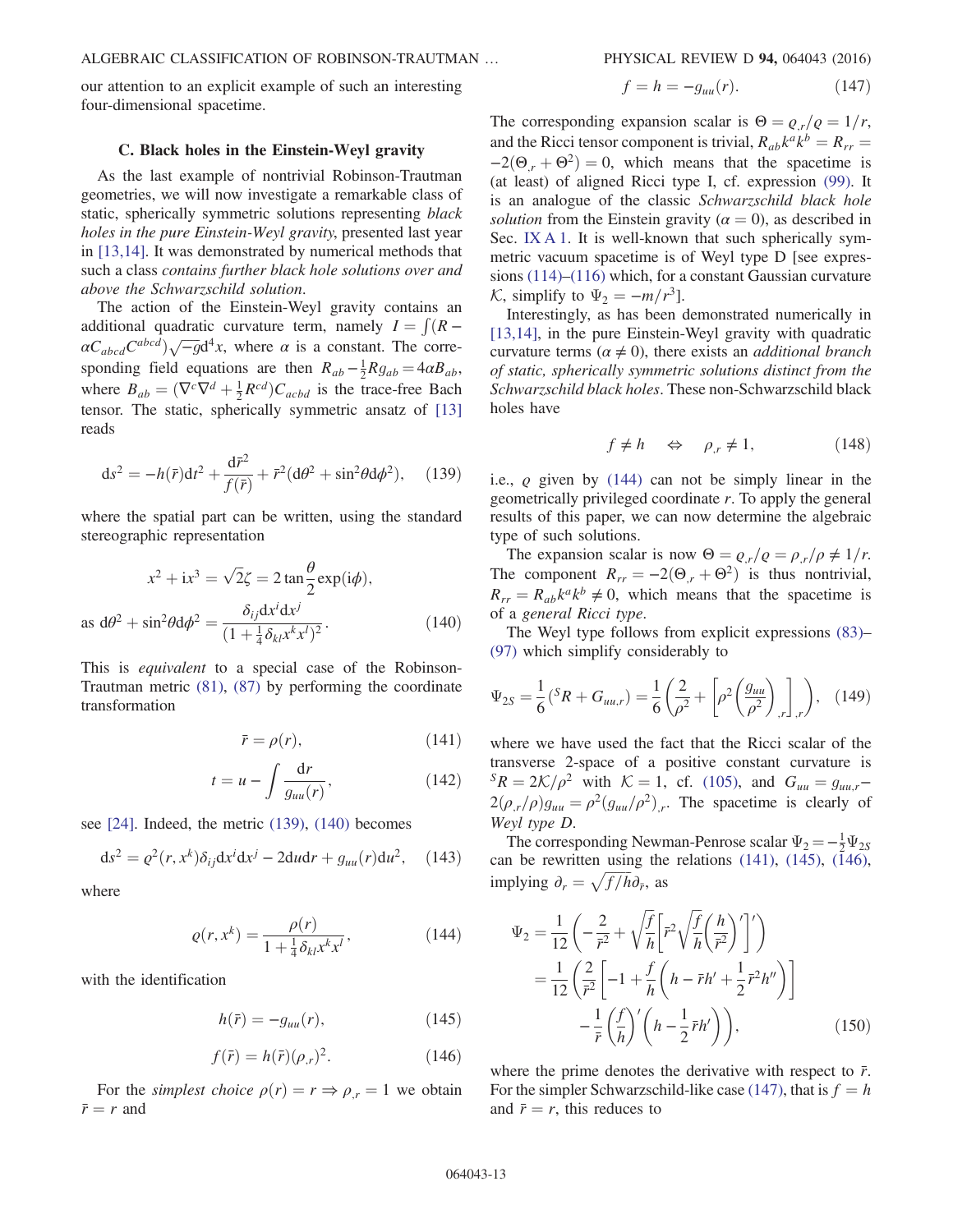$$
\Psi_2 = \frac{1}{6\bar{r}^2} \left( -1 + h - \bar{r}h' + \frac{1}{2}\bar{r}^2h'' \right). \tag{151}
$$

For  $f = h = 1 - 2m/\bar{r}$ , we obtain  $\Psi_2 = -m/r^3$ , in full agreement with expression [\(114\)](#page-10-9).

Moreover, we observe from [\(150\)](#page-12-7) that the general black hole spacetime in the Einstein-Weyl gravity is asymptotically flat ( $\Psi_2 \rightarrow 0$ ) when  $f \rightarrow 1$  and  $h \rightarrow$  const as  $\bar{r} \rightarrow \infty$ .

### X. SUMMARY

We found and described the possible algebraic structures of a general class of nontwisting and shear-free spacetimes in four dimensions [\(1\)](#page-1-2), that is, the complete Robinson-Trautman (and Kundt) family. Our discussion was based on the explicit Weyl scalars  $(10)$ – $(15)$  with  $(16)$ – $(20)$  which we obtained by projecting the Weyl tensor components onto the most suitable null tetrad.

Generically, such geometries are of Weyl type I, and the optically privileged null vector field  $\mathbf{k} = \partial_r$  is always a principal null direction of the Weyl tensor.

We derived the necessary and sufficient conditions for all possible algebraically special types such that the null direction  $k$  is a multiple PND. These identify the spacetimes of type II, subtypes II(a) and II(d), type III, N, O, III<sub>i</sub> and D, see the explicit conditions given in the corresponding subsections of Sec. [VI.](#page-4-1) In the subsequent Sec. [VII.](#page-6-0) we also analyzed the exceptional case when the optically privileged null direction k remains a single PND. Such geometries can be of type I, II, or III. For all these algebraic types, we found the corresponding four principal null directions.

These conditions can also immediately be applied to nonexpanding Kundt geometries, see Sec. [VIII](#page-8-0). Moreover, all our results can be used in any metric theory of gravity that admits nontwisting and shear-free geometries.

The field equations impose specific constraints on admissible algebraic types. Therefore, we investigated several examples in Sec. [IX.](#page-8-1) We analyzed (Weyl) algebraically special spacetimes of the Robinson-Trautman class in Einstein's general relativity, namely the Ricci type I solutions (vacuum spacetimes, possibly with  $\Lambda$ , aligned electromagnetic field, or pure radiation in Sec. [IX A 1\)](#page-9-10), and spacetimes of a general Ricci type (free scalar field in Sec. [IX A 2](#page-10-10)). Recently identified static, spherically symmetric black holes in the pure Einstein-Weyl gravity were studied in Sec. [IX C.](#page-12-8)

# ACKNOWLEDGMENTS

This work has been supported by the Grant No. GAČR P203/12/0118. R. Š. also acknowledges the support by UNCE 204020/2012 and the Mobility grant of the Charles University.

# APPENDIX: THE WEYL TENSOR

<span id="page-13-1"></span><span id="page-13-0"></span>The Weyl tensor components for the general Robinson-Trautman metric [\(1\),](#page-1-2) [\(2\)](#page-1-5) are

$$
C_{rirj} = 0,\t\t(A1)
$$

$$
C_{riru} = \frac{1}{4}(-G_{ui,r} + 2\Theta_{,i}),
$$
 (A2)

$$
C_{rikj} = -\frac{1}{2}g_{i[k}G_{j]u,r} + g_{i[k}\Theta_{,j]},
$$
 (A3)

$$
C_{ruru} = -\frac{1}{3} \left[ \frac{1}{2} s_R + \frac{1}{2} G_{uu,r} + \frac{1}{2} g^{ij} G_{ui||j} + \frac{1}{2} g^{ri} (G_{ui,r} - 2 \Theta_{,i}) - 2 \Theta_{,u} \right],
$$
\n(A4)

$$
C_{riuj} = \frac{1}{2} \left[ \frac{1}{6} g_{ij}{}^{S} R + G_{u[i||j]} + \frac{1}{6} g_{ij} (G_{uu,r} + g^{rl} G_{ul,r} + g^{kl} G_{uk||l}) - \frac{1}{2} g_{ui} G_{uj,r} + g_{ui} \Theta_{,j} - \frac{2}{3} g_{ij} \Theta_{,u} - \frac{1}{3} g_{ij} g^{rl} \Theta_{,l} \right],
$$
(A5)

$$
C_{ruij} = G_{u[i||j]} - \frac{1}{2} g_{u[i} G_{j]u,r} + g_{u[i} \Theta_{,j]},
$$
\n(A6)  
\n
$$
C_{kilj} = \frac{1}{6} (g_{kl} g_{ij} - g_{kj} g_{il}) \left[ sR + G_{uu,r} - 2g^{mn} G_{um||n} - 2g^{rn} (G_{un,r} - 2\Theta_{,n}) - \frac{3}{2} g^{mn} G_{um} G_{un} - 4\Theta_{,u} \right]
$$
\n
$$
+ \frac{1}{4} g_{kl} (2G_{u(i||j)} + G_{ui} G_{uj}) + \frac{1}{4} g_{ij} (2G_{u(k||l)} + G_{uk} G_{ul}) - \frac{1}{4} g_{kj} (2G_{u(i||l)} + G_{ui} G_{ul}) - \frac{1}{4} g_{il} (2G_{u(k||j)} + G_{uk} G_{uj}),
$$
\n(A7)

$$
C_{ruui} = \frac{1}{2} G_{u[u,i]} + \frac{1}{4} g^{kl} G_{uk}(g_{ui||l} - g_{il,u}) - \frac{1}{4} g^{kl} e_{kl} G_{ui} - \frac{1}{4} g^{rl} g_{ul} G_{ui,r} + \frac{1}{2} g^{kl}(g_{k[i,u||l]} + g_{u[k,i]||l}) + \frac{1}{4} g^{rl}(3G_{u[l||i]} - G_{u(i||l)})
$$
  
+ 
$$
\frac{1}{2} g^{rl} g_{ul} \Theta_{,i} - \frac{1}{6} g_{ui} \left[ {}^{S}R - \frac{1}{2} G_{uu,r} - \frac{1}{2} (g^{rl} G_{ul,r} + g^{kl} G_{uk||l}) + 2\Theta_{,u} + g^{rl} \Theta_{,l} \right],
$$
(A8)